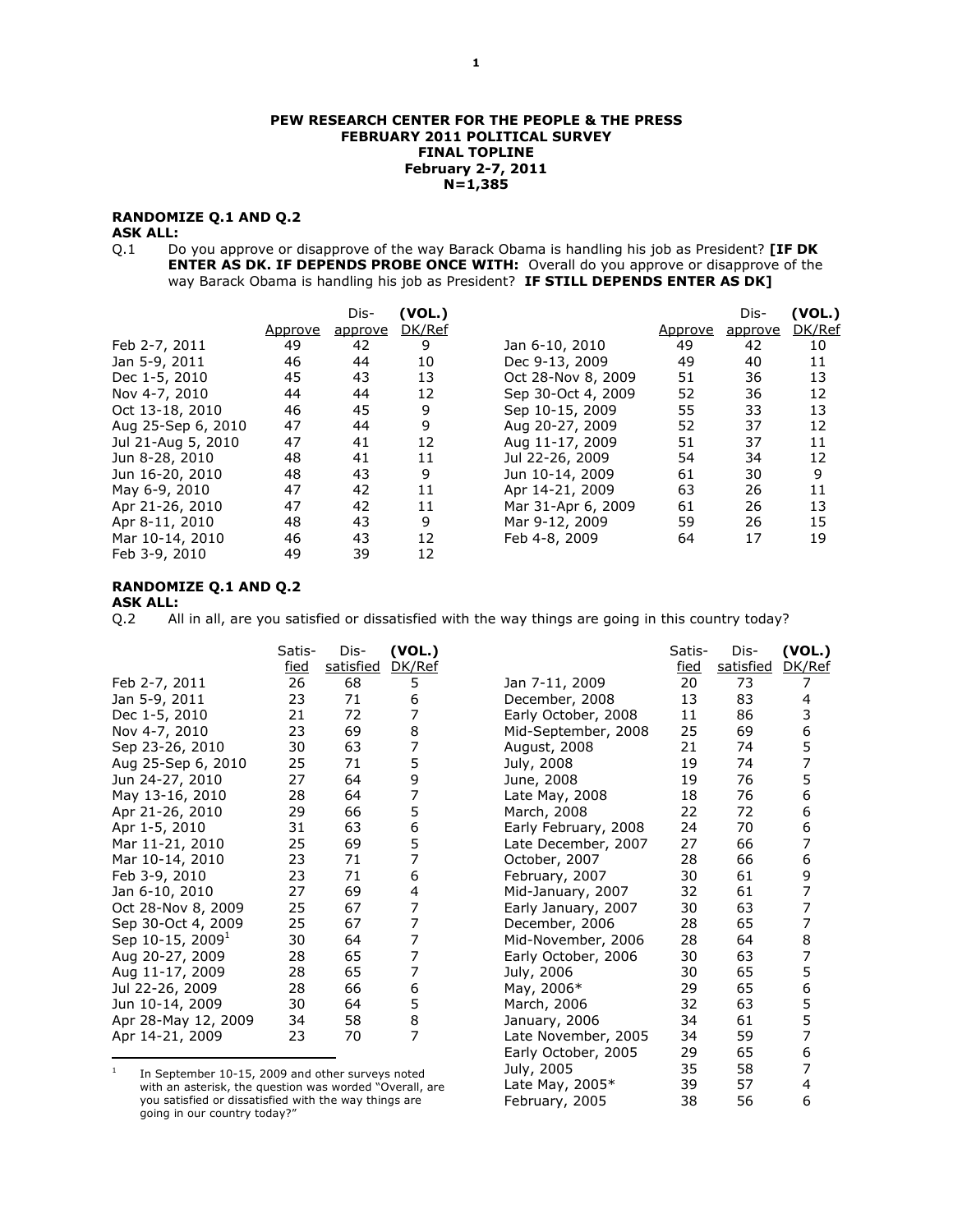#### Q.2 CONTINUED…

| Q.Z CONTINUED         |             |           |        |                        |        |           |                         |
|-----------------------|-------------|-----------|--------|------------------------|--------|-----------|-------------------------|
|                       | Satis-      | Dis-      | (VOL.) |                        | Satis- | Dis-      | (VOL.)                  |
|                       | <u>fied</u> | satisfied | DK/Ref |                        | fied   | satisfied | DK/Ref                  |
| January, 2005         | 40          | 54        | 6      | January, 1999          | 53     | 41        | 6                       |
| December, 2004        | 39          | 54        | 7      | November, 1998         | 46     | 44        | 10                      |
| Mid-October, 2004     | 36          | 58        | 6      | Early September, 1998  | 54     | 42        | 4                       |
| July, 2004            | 38          | 55        | 7      | Late August, 1998      | 55     | 41        | 4                       |
| May, 2004             | 33          | 61        | 6      | Early August, 1998     | 50     | 44        | 6                       |
| Late February, 2004*  | 39          | 55        | 6      | February, 1998         | 59     | 37        | 4                       |
| Early January, 2004   | 45          | 48        | 7      | January, 1998          | 46     | 50        | 4                       |
| December, 2003        | 44          | 47        | 9      | September, 1997        | 45     | 49        | 6                       |
| October, 2003         | 38          | 56        | 6      | August, 1997           | 49     | 46        | 5                       |
| August, 2003          | 40          | 53        | 7      | January, 1997          | 38     | 58        | 4                       |
| April 8, 2003         | 50          | 41        | 9      | July, 1996             | 29     | 67        | 4                       |
| January, 2003         | 44          | 50        | 6      | March, 1996            | 28     | 70        | 2                       |
| November, 2002        | 41          | 48        | 11     | October, 1995          | 23     | 73        | $\overline{\mathbf{4}}$ |
| September, 2002       | 41          | 55        | 4      | June, 1995             | 25     | 73        | 23355                   |
| Late August, 2002     | 47          | 44        | 9      | April, 1995            | 23     | 74        |                         |
| May, 2002             | 44          | 44        | 12     | July, 1994             | 24     | 73        |                         |
| March, 2002           | 50          | 40        | 10     | March, 1994            | 24     | 71        |                         |
| Late September, 2001  | 57          | 34        | 9      | October, 1993          | 22     | 73        |                         |
| Early September, 2001 | 41          | 53        | 6      | September, 1993        | 20     | 75        | 5                       |
| June, 2001            | 43          | 52        | 5      | May, 1993              | 22     | 71        | $\overline{7}$          |
| March, 2001           | 47          | 45        | 8      | January, 1993          | 39     | 50        | 11                      |
| February, 2001        | 46          | 43        | 11     | January, 1992          | 28     | 68        | 4                       |
| January, 2001         | 55          | 41        | 4      | November, 1991         | 34     | 61        | 5<br>3                  |
| October, 2000 (RVs)   | 54          | 39        | 7      | Gallup: Late Feb, 1991 | 66     | 31        |                         |
| September, 2000       | 51          | 41        | 8      | August, 1990           | 47     | 48        | 5<br>5                  |
| June, 2000            | 47          | 45        | 8      | May, 1990              | 41     | 54        |                         |
| April, 2000           | 48          | 43        | 9      | January, 1989          | 45     | 50        | 5                       |
| August, 1999          | 56          | 39        | 5      | September, 1988 (RVs)  | 50     | 45        | 5                       |
|                       |             |           |        |                        |        |           |                         |

# NO QUESTIONS 3-5

**ASK ALL:**<br>Q.6 Ju Just in general... Is your overall opinion of [INSERT ITEM, RANDOMIZE ITEMS a THROUGH d AS A BLOCK FIRST, ITEMS e-g SECOND AS A BLOCK] very favorable, mostly favorable, mostly UNfavorable, or very unfavorable? [INTERVIEWERS: PROBE TO DISTINGUISH BETWEEN "NEVER HEARD OF" AND "CAN'T RATE."] How about [NEXT ITEM]? [IF NECESSARY: would you say your overall opinion of [ITEM] is very favorable, mostly favorable, mostly UNfavorable, or very unfavorable?] [INTERVIEWERS: PROBE TO DISTINGUISH BETWEEN "NEVER HEARD OF" AND "CAN'T RATE."]

|    |                       |       |             |               |       |                 |               | (VOL.)   | (VOL.)      |
|----|-----------------------|-------|-------------|---------------|-------|-----------------|---------------|----------|-------------|
|    |                       |       | Favorable   |               |       | - Unfavorable - |               | Never    | Can't rate/ |
|    |                       | Total | <b>Very</b> | <b>Mostly</b> | Total | <b>Very</b>     | <b>Mostly</b> | heard of | Ref         |
| а. | Labor unions          |       |             |               |       |                 |               |          |             |
|    | Feb 2-7, 2011         | 45    | 11          | 34            | 41    | 17              | 25            |          | 13          |
|    | Feb 3-9, 2010         | 41    | 11          | 30            | 42    | 16              | 26            |          | 16          |
|    | January, 2007         | 58    | 18          | 40            | 31    | 11              | 20            | 2        | 9           |
|    | Late March, 2005      | 56    | 17          | 39            | 33    | 9               | 24            |          | 9           |
|    | March, 2002           | 59    | 15          | 44            | 32    | 9               | 23            |          | 8           |
|    | July, 2001            | 51    | 12          | 39            | 36    | 10              | 26            |          | 12          |
|    | March, 2001           | 63    | 16          | 47            | 28    | 7               | 21            |          | 8           |
|    | August, 1999          | 59    | 12          | 47            | 36    | 9               | 27            | $\ast$   | 5           |
|    | Early September, 1998 | 52    | 12          | 40            | 38    | 13              | 25            | $\ast$   | 10          |
|    | June, 1997            | 58    | 15          | 43            | 35    | 10              | 25            | $\ast$   | 7           |
|    | May, 1997             | 49    | 15          | 34            | 39    | 13              | 26            | $\ast$   | 12          |
|    | April, 1996           | 47    | 10          | 37            | 45    | 17              | 28            | $\ast$   | 8           |
|    | February, 1996        | 54    | 17          | 37            | 41    | 14              | 27            | $\ast$   | 5           |
|    | July, 1994            | 57    | 14          | 43            | 38    | 10              | 28            | $\ast$   | 5           |
|    | January, 1988         | 52    | 10          | 42            | 39    | <i>10</i>       | 29            | $\ast$   | 9           |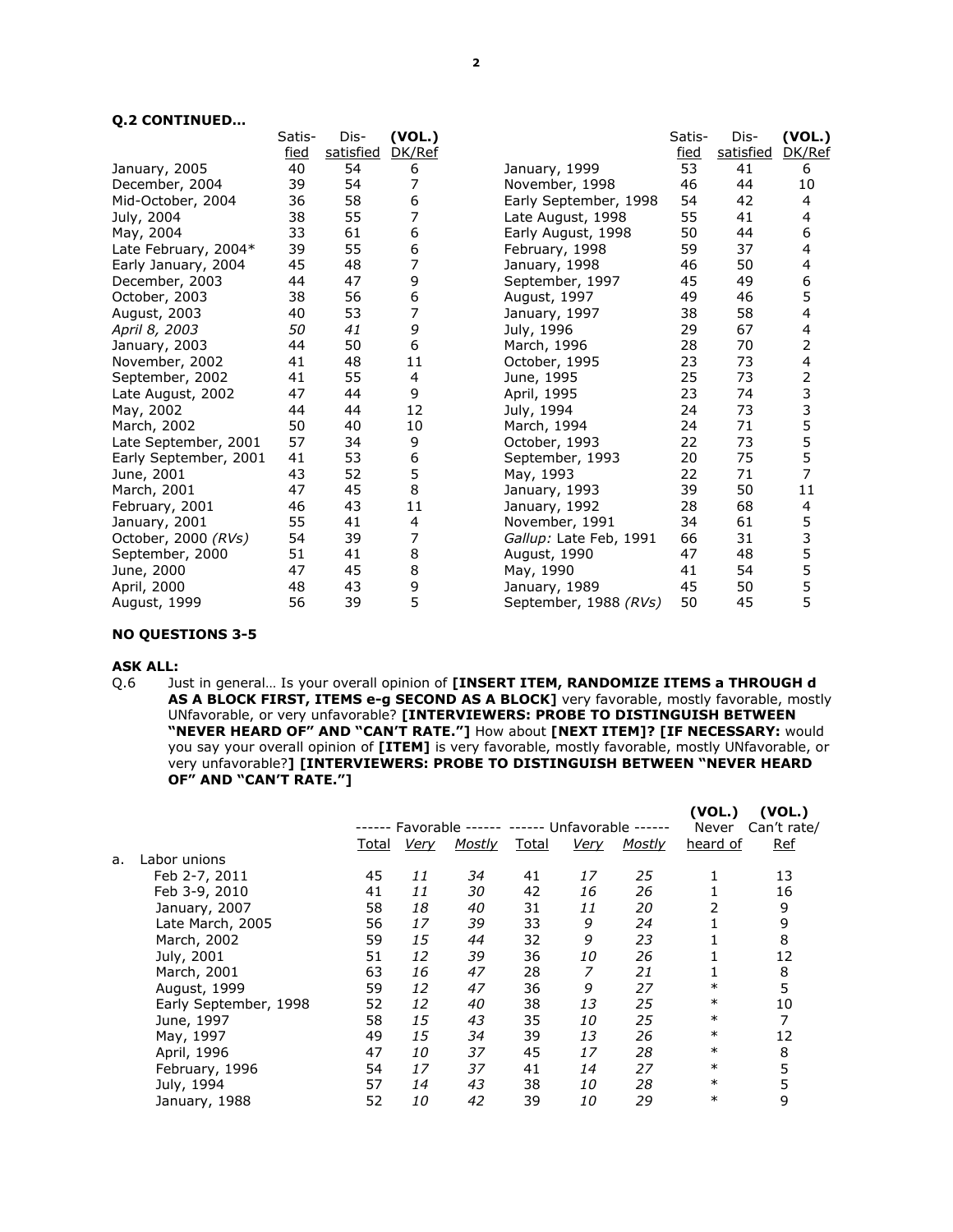|    | <b>Q.6 CONTINUED</b>                   |             |                  |                         |                    |                             |              | (VOL.)             | (VOL.)                  |
|----|----------------------------------------|-------------|------------------|-------------------------|--------------------|-----------------------------|--------------|--------------------|-------------------------|
|    |                                        |             |                  | ------ Favorable ------ |                    | ----- Unfavorable -----     |              |                    | Never Can't rate/       |
|    | July, 1985                             | Total<br>46 | Very<br>9        | <b>Mostly</b><br>37     | <u>Total</u><br>47 | <u>Very</u><br>17           | Mostly<br>30 | heard of<br>$\ast$ | <u>Ref</u><br>7         |
|    |                                        |             |                  |                         |                    |                             |              |                    |                         |
| b. | <b>Business corporations</b>           |             |                  |                         |                    |                             |              |                    |                         |
|    | Feb 2-7, 2011                          | 47          | 7                | 40                      | 45                 | 15                          | 31           | 1                  | 7                       |
|    | April, 2008                            | 47          | 10               | 37                      | 45                 | 15                          | 30           | $\ast$             | 8                       |
|    | January, 2007                          | 57          | 9                | 48                      | 30                 | 8                           | 22           | 2                  | 11                      |
|    | December, 2005                         | 57          | 9                | 48                      | 35                 | 10                          | 25           | $\ast$             | 8                       |
|    | Late October, 2005                     | 45          | 8                | 37                      | 45                 | 16                          | 29           | $\ast$             | 10                      |
|    | July, 2005                             | 49          | 9                | 40                      | 40                 | 11                          | 29           | $\ast$             | 11                      |
|    | March, 2002                            | 62          | 10               | 52                      | 29                 | 6                           | 23           | 1                  | 8                       |
|    | July, 2001                             | 59          | 9                | 50                      | 27                 | 6                           | 21           | $\ast$             | 14                      |
|    | March, 2001                            | 65          | 9                | 56                      | 25                 | 6                           | 19           | 1                  | 9                       |
|    | August, 1999                           | 73          | 8                | 65                      | 22                 | $\ensuremath{\mathfrak{Z}}$ | 19           | 0                  | 5                       |
|    | Early September, 1998                  | 64          | 9                | 55                      | 26                 | $\sqrt{5}$                  | 21           | $\ast$             | 10                      |
|    | October, 1997                          | 66          | 11               | 55                      | 28                 | 5                           | 23           | $\ast$             | 6                       |
|    | June, 1997                             | 68          | 8                | 60                      | 25                 | $\boldsymbol{7}$            | 18           | $\ast$             | 7                       |
|    | May, 1997                              | 59          | 9                | 50                      | 28                 | $\overline{z}$              | 21           | 1                  | 12                      |
|    | June, 1996                             | 62          | 10               | 52                      | 31                 | 6                           | 25           | $\ast$             | 7                       |
|    | February, 1996                         | 59          | 9                | 50                      | 34                 | 10                          | 24           | $\mathbf{1}$       | 6                       |
|    | October, 1995                          | 60          | 6                | 54                      | 36                 | 7                           | 29           | 0                  | 4                       |
|    | July, 1994                             | 70          | 8                | 62                      | 24                 | 5                           | 19           | $\ast$             | 6                       |
|    | November, 1991                         | 65          | 8                | 57                      | 28                 | 6                           | 22           | 0                  | $\overline{7}$          |
|    | January, 1988                          | 59          | 6                | 53                      | 32                 | 5                           | 27           | $\ast$             | 9                       |
|    | June, 1985                             | 58          | 8                | 50                      | 31                 | $\overline{z}$              | 24           | 1                  | 10                      |
|    |                                        |             |                  |                         |                    |                             |              |                    |                         |
| c. | The Republican Party                   |             |                  |                         |                    |                             |              |                    |                         |
|    | Feb 2-7, 2011                          | 43          | 8                | 35                      | 48                 | 19                          | 29           | $\ast$             | 9                       |
|    | Aug 25-Sep 6, 2010                     | 43          | 8                | 35                      | 49                 | 21                          | 28           | $\ast$             | 8                       |
|    | July 1-5, 2010                         | 39          | 10               | 29                      | 49                 | 24                          | 25           | $\ast$             | 12                      |
|    | April 1-5, 2010                        | 37          | 8                | 29                      | 53                 | 26                          | 27           | $\ast$             | 9                       |
|    | Mar 18-21, 2010                        | 37          | 5                | 32                      | 51                 | 20                          | 31           | $\ast$             | 12                      |
|    | Feb 3-9, 2010                          | 46          | 5                | 41                      | 46                 | 14                          | 32           | 0                  | 8                       |
|    | Aug 20-27, 2009                        | 40          | 6                | 34                      | 50                 | 19                          | 31           | $\ast$             | 10                      |
|    | Aug 11-17, 2009                        | 40          | $\boldsymbol{7}$ | 33                      | 50                 | 18                          | 32           | $\ast$             | 10                      |
|    | Mar 31-Apr 6, 2009                     | 40          | $\overline{z}$   | 33                      | 51                 | 17                          | 34           | 0                  | 9                       |
|    | Jan 7-11, 2009                         | 40          | 5                | 35                      | 55                 | 21                          | 34           | $\ast$             | 5                       |
|    | Late October, 2008                     | 40          | 10               | 30                      | 50                 | 23                          | 27           | $\ast$             | 10                      |
|    | Mid-September, 2008                    | 47          | 11               | 36                      | 46                 | 22                          | 24           | $\ast$             | 7                       |
|    | August, 2008                           | 43          | 9                | 34                      | 49                 | 18                          | 31           | 1                  | $\boldsymbol{7}$        |
|    | Late May, 2008                         | 39          | $\overline{z}$   | 32                      | 53                 | 20                          | 33           | $\ast$             | 8                       |
|    | July, 2007                             | 39          | 7                | 32                      | 53                 | 22                          | 31           | 0                  | 8                       |
|    | Early January, 2007                    | 41          | 9                | 32                      | 48                 | 21                          | 27           | 1                  | 10                      |
|    | Late October, 2006                     | 41          | 9                | 32                      | 50                 | 20                          | 30           | $\ast$             | 9                       |
|    | July, 2006                             | 40          | 10               | 30                      | 52                 | 23                          | 29           | $\mathbf{1}$       | $\overline{7}$          |
|    | April, 2006                            | 40          | 10               | 30                      | 50                 | 21                          | 29           | $\ast$             | 10                      |
|    | February, 2006                         | 44          | 11               | 33                      | 50                 | 24                          | 26           | $\ast$             | 6                       |
|    | Late October, 2005                     | 42          | 12               | 30                      | 49                 | 24                          | 25           | $\ast$             | 9                       |
|    | July, 2005                             | 48          | 13               | 35                      | 43                 | 18                          | 25           | $\ast$             | 9                       |
|    | June, 2005                             | 48          | 11               | 37                      | 44                 | 20                          | 24           | 0                  | 8                       |
|    | December, 2004                         | 52          | 15               | 37                      | 42                 | 17                          | 25           | 0                  | 6                       |
|    | June, 2004                             | 51          | 12               | 39                      | 40                 | 14                          | 26           | 0                  | 9                       |
|    | Early February, 2004                   | 52          | 14               | 38                      | 42                 | 16                          | 26           | $\ast$             | 6                       |
|    | June, 2003                             | 58          | 14               | 44                      | 33                 | 10                          | 23           | 0                  | 9                       |
|    | April, 2003                            | 63          | 14               | 49                      | 31                 | 10                          | 21           | $\ast$             | 6                       |
|    | December, 2002                         | 59          | 18               | 41                      | 33                 | 11                          | 22           | $\ast$             | 8                       |
|    | July, 2001                             |             |                  |                         |                    |                             | 27           | $\ast$             |                         |
|    |                                        | 48<br>56    | 11<br>13         | 37                      | 42<br>35           | 15<br>13                    | 22           | $\ast$             | 10<br>9                 |
|    | January, 2001<br>September, 2000 (RVs) | 53          | 11               | 43<br>42                | 40                 | 12                          | 28           | 0                  | $\boldsymbol{7}$        |
|    | August, 1999                           | 53          | 8                | 45                      | 43                 | 12                          | 31           | $\ast$             | $\overline{\mathbf{4}}$ |
|    |                                        |             |                  |                         |                    |                             |              |                    |                         |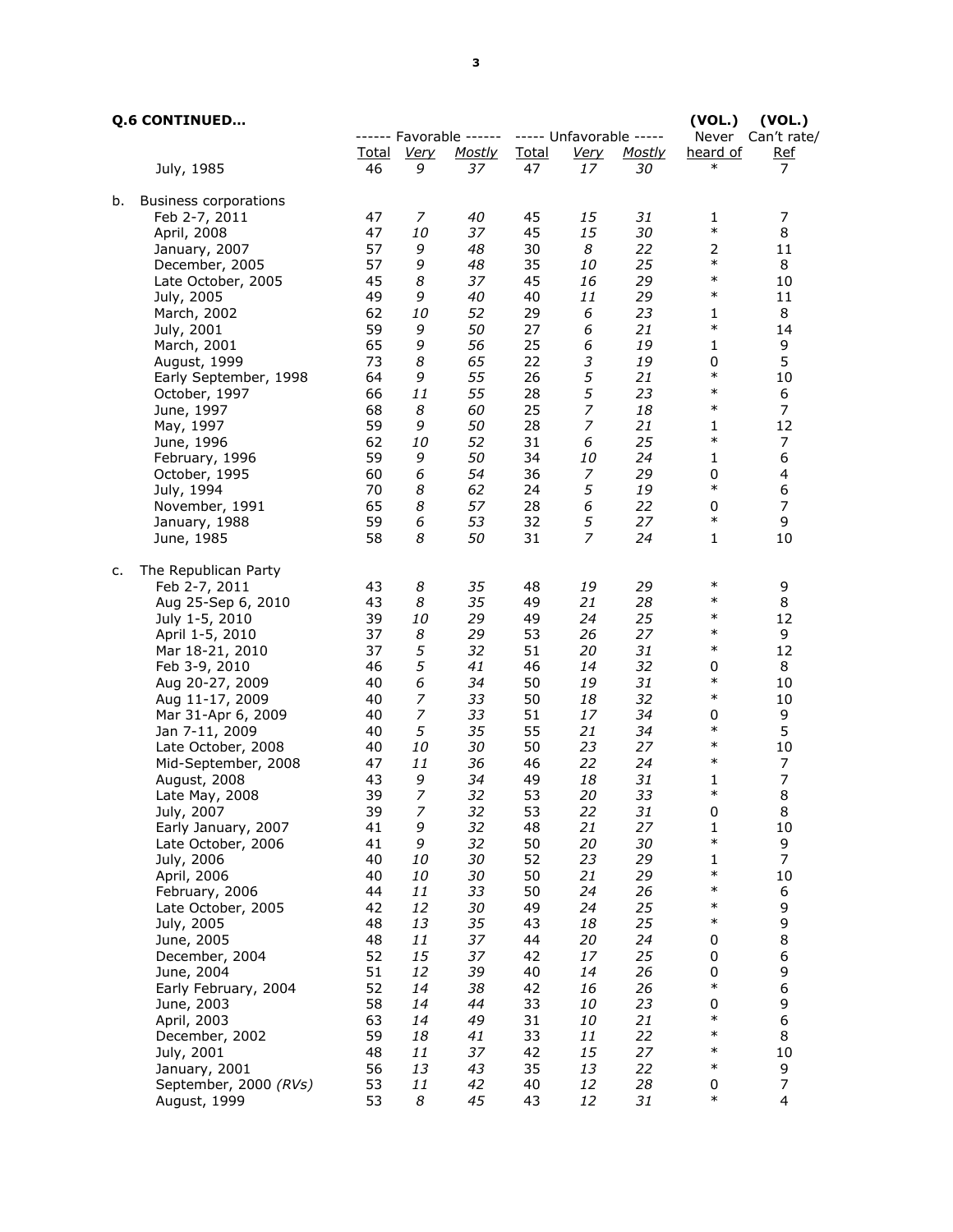|    | <b>Q.6 CONTINUED</b>                      |          |             |                         |          |                         |          | (VOL.)           | (VOL.)                        |
|----|-------------------------------------------|----------|-------------|-------------------------|----------|-------------------------|----------|------------------|-------------------------------|
|    |                                           |          |             | ------ Favorable ------ |          | ----- Unfavorable ----- |          |                  | Never Can't rate/             |
|    |                                           | Total    | <u>Very</u> | <u>Mostly</u>           | Total    | <u>Very</u>             | Mostly   | heard of         | <u>Ref</u>                    |
|    | February, 1999<br>January, 1999           | 44<br>44 | 7<br>10     | 37<br>34                | 51<br>50 | 15<br>23                | 36<br>27 | 0<br>0           | 5<br>6                        |
|    | Early December, 1998                      | 46       | 11          | 35                      | 47       | 20                      | 27       | $\ast$           | $\overline{7}$                |
|    | Early October, 1998 (RVs)                 | 52       | 9           | 43                      | 42       | 14                      | 28       | 0                | 6                             |
|    | Early September, 1998                     | 56       | 9           | 47                      | 37       | 11                      | 26       | $\ast$           | $\overline{7}$                |
|    | March, 1998                               | 50       | 10          | 40                      | 43       | 12                      | 31       | $\ast$           | $\boldsymbol{7}$              |
|    | August, 1997                              | 47       | 9           | 38                      | 47       | 11                      | 36       | $\ast$           | 6                             |
|    | June, 1997                                | 51       | 8           | 43                      | 42       | 11                      | 31       | 1                | 6                             |
|    | January, 1997                             | 52       | 8           | 44                      | 43       | 10                      | 33       | $\ast$<br>$\ast$ | 5                             |
|    | October, 1995                             | 52<br>67 | 10<br>21    | 42<br>46                | 44<br>27 | 16<br>8                 | 28<br>19 | $\ast$           | $\overline{\mathcal{A}}$<br>6 |
|    | December, 1994<br>July, 1994              | 63       | 12          | 51                      | 33       | 8                       | 25       | $\ast$           | $\overline{\mathbf{4}}$       |
|    | May, 1993                                 | 54       | 12          | 42                      | 35       | 10                      | 25       | 0                | 11                            |
|    | July, 1992                                | 46       | 9           | 37                      | 48       | 17                      | 31       | $\ast$           | 6                             |
| d. | The Democratic Party                      |          |             |                         |          |                         |          |                  |                               |
|    | Feb 2-7, 2011                             | 47       | 13          | 35                      | 46       | 17                      | 29       | $\ast$           | 6                             |
|    | Aug 25-Sep 6, 2010                        | 50       | 13          | 36                      | 44       | 20                      | 24       | $\ast$           | 7                             |
|    | July 1-5, 2010                            | 44       | 12          | 31                      | 45       | 22                      | 23       | $\ast$           | 11                            |
|    | April 1-5, 2010                           | 38       | 9           | 29                      | 52       | 27                      | 25       | $\ast$           | 9                             |
|    | Mar 18-21, 2010                           | 40       | 8           | 32                      | 49       | 25                      | 24       | $\ast$           | 11                            |
|    | Feb 3-9, 2010                             | 48       | 9           | 39                      | 44       | 17                      | 27       | $\ast$<br>$\ast$ | 8                             |
|    | Aug 20-27, 2009<br>Aug 11-17, 2009        | 48<br>49 | 11<br>12    | 37<br>37                | 43<br>40 | 19<br>16                | 24<br>25 | $\ast$           | 10<br>10                      |
|    | Mar 31-Apr 6, 2009                        | 59       | 15          | 44                      | 34       | 13                      | 21       | $\ast$           | 7                             |
|    | Jan 7-11, 2009                            | 62       | 19          | 43                      | 32       | 12                      | 20       | $\ast$           | 6                             |
|    | Late October, 2008                        | 57       | 19          | 38                      | 33       | 15                      | 18       | $\ast$           | 10                            |
|    | Mid-September, 2008                       | 55       | 18          | 37                      | 39       | 14                      | 25       | $\ast$           | 6                             |
|    | August, 2008                              | 57       | 16          | 41                      | 37       | 13                      | 24       | $\ast$           | 6                             |
|    | Late May, 2008                            | 57       | 14          | 43                      | 37       | 14                      | 23       | $\ast$           | 6                             |
|    | July, 2007                                | 51       | 13          | 38                      | 41       | 14                      | 27       | 0<br>$\ast$      | 8                             |
|    | Early January, 2007<br>Late October, 2006 | 54<br>53 | 15<br>13    | 39<br>40                | 35<br>36 | 12<br>11                | 23<br>25 | $\ast$           | 11<br>11                      |
|    | July, 2006                                | 47       | 13          | 34                      | 44       | 13                      | 31       | $\overline{2}$   | 7                             |
|    | April, 2006                               | 47       | 12          | 35                      | 42       | 14                      | 28       | $\ast$           | 11                            |
|    | February, 2006                            | 48       | 14          | 34                      | 44       | 17                      | 27       | 0                | 8                             |
|    | Late October, 2005                        | 49       | 14          | 35                      | 41       | 15                      | 26       | $\ast$           | 10                            |
|    | July, 2005                                | 50       | 15          | 35                      | 41       | 14                      | 27       | $\ast$           | 9                             |
|    | June, 2005                                | 52       | 12          | 40                      | 39       | 13                      | 26       | $\ast$<br>$\ast$ | 9                             |
|    | December, 2004<br>June, 2004              | 53<br>54 | 13<br>12    | 40                      | 41<br>36 | 14<br>11                | 27<br>25 | 0                | 6<br>$10\,$                   |
|    | Early February, 2004                      | 58       | 14          | 42<br>44                | 37       | 9                       | 28       | $\ast$           | 5                             |
|    | June, 2003                                | 54       | 11          | 43                      | 38       | 10                      | 28       | 0                | 8                             |
|    | April, 2003                               | 57       | 13          | 44                      | 36       | 11                      | 25       | $\ast$           | $\overline{7}$                |
|    | December, 2002                            | 54       | 15          | 39                      | 37       | 10                      | 27       | $\ast$           | 9                             |
|    | July, 2001                                | 58       | 18          | 40                      | 34       | 10                      | 24       | $\ast$           | 8                             |
|    | January, 2001                             | 60       | 18          | 42                      | 30       | 9                       | 21       | 1                | 9                             |
|    | September, 2000 (RVs)                     | 60       | 16          | 44                      | 35       | 12                      | 23       | $\ast$<br>$\ast$ | 5                             |
|    | August, 1999<br>February, 1999            | 59<br>58 | 14<br>11    | 45<br>47                | 37<br>37 | 9<br>11                 | 28<br>26 | 0                | $\overline{\mathbf{4}}$<br>5  |
|    | January, 1999                             | 55       | 14          | 41                      | 38       | 12                      | 26       | 0                | $\overline{7}$                |
|    | Early December, 1998                      | 59       | 18          | 41                      | 34       | 10                      | 24       | 0                | $\overline{7}$                |
|    | Early October, 1998 (RVs)                 | 56       | 11          | 45                      | 38       | 9                       | 29       | $\ast$           | 6                             |
|    | Early September, 1998                     | 60       | 13          | 47                      | 33       | 8                       | 25       | $\ast$           | $\overline{7}$                |
|    | March, 1998                               | 58       | 15          | 43                      | 36       | 10                      | 26       | $\ast$           | 6                             |
|    | August, 1997                              | 52       | 11          | 41                      | 42       | 10                      | 32       | 0<br>$\ast$      | 6                             |
|    | June, 1997<br>January, 1997               | 61<br>60 | 10<br>13    | 51<br>47                | 33<br>35 | 8<br>7                  | 25<br>28 | $\ast$           | $\boldsymbol{6}$<br>5         |
|    | October, 1995                             | 49       | 9           | 40                      | 48       | 11                      | 37       | 0                | 3                             |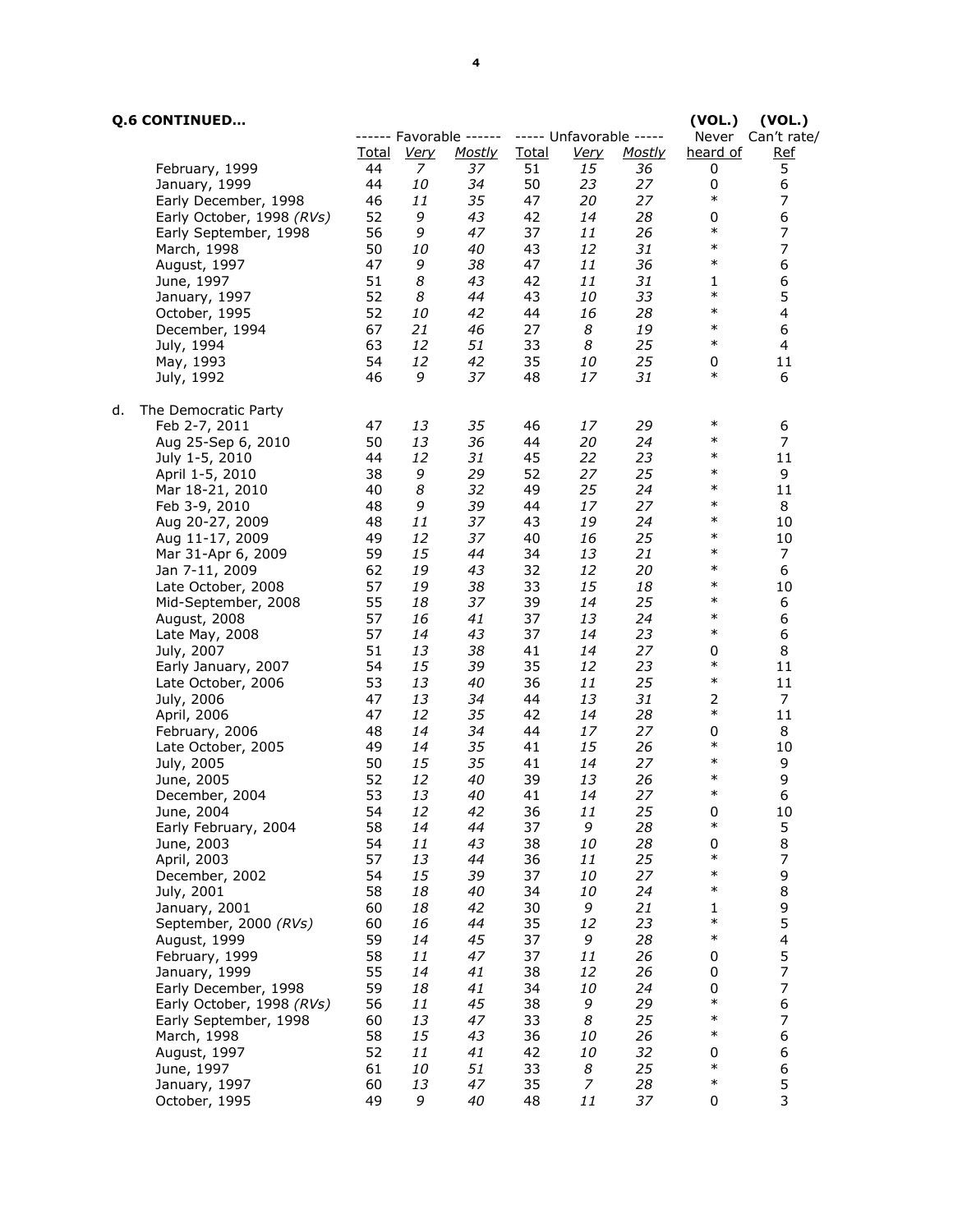|    | <b>Q.6 CONTINUED</b>                                                                                                                                                 |                                              |                                          |                                              |                                              |                                                  |                                              | (VOL.)                                                                             | (VOL.)                                                                                       |
|----|----------------------------------------------------------------------------------------------------------------------------------------------------------------------|----------------------------------------------|------------------------------------------|----------------------------------------------|----------------------------------------------|--------------------------------------------------|----------------------------------------------|------------------------------------------------------------------------------------|----------------------------------------------------------------------------------------------|
|    |                                                                                                                                                                      |                                              |                                          | ------ Favorable ------                      |                                              | ----- Unfavorable -----                          |                                              |                                                                                    | Never Can't rate/                                                                            |
|    |                                                                                                                                                                      | Total                                        | <u>Very</u>                              | <b>Mostly</b>                                | Total                                        | <u>Very</u>                                      | <b>Mostly</b>                                | heard of                                                                           | <u>Ref</u>                                                                                   |
|    | December, 1994                                                                                                                                                       | 50                                           | 13                                       | 37                                           | 44                                           | 13                                               | 31                                           | $\ast$                                                                             | 6                                                                                            |
|    | July, 1994                                                                                                                                                           | 62                                           | 13                                       | 49                                           | 34                                           | 7                                                | 27                                           | $\ast$                                                                             | $\overline{\mathcal{A}}$                                                                     |
|    | May, 1993                                                                                                                                                            | 57                                           | 14                                       | 43                                           | 34                                           | 9                                                | 25                                           | 0                                                                                  | 9                                                                                            |
|    | July, 1992                                                                                                                                                           | 61                                           | 17                                       | 44                                           | 33                                           | 9                                                | 24                                           | $\ast$                                                                             | 6                                                                                            |
| е. | The federal government<br>in Washington<br>Feb 2-7, 2011                                                                                                             | 38                                           | 6                                        | 32                                           | 57                                           | 19                                               | 37                                           | $\ast$<br>$\ast$                                                                   | 5                                                                                            |
|    | Feb 3-9, 2010                                                                                                                                                        | 43                                           | 6                                        | 38                                           | 50                                           | 16                                               | 34                                           |                                                                                    | $\overline{7}$                                                                               |
|    | Jul 22-26, 2009                                                                                                                                                      | 42                                           | 4                                        | 38                                           | 50                                           | 18                                               | 31                                           | $\ast$                                                                             | 8                                                                                            |
|    | April, 2008                                                                                                                                                          | 37                                           | 6                                        | 31                                           | 58                                           | 21                                               | 37                                           | $\mathbf{1}$                                                                       | $\overline{\mathcal{A}}$                                                                     |
|    | January, 2007                                                                                                                                                        | 45                                           | $\overline{z}$                           | 38                                           | 46                                           | 15                                               | 31                                           | $\mathbf{1}$                                                                       | 8                                                                                            |
|    | February, 2006                                                                                                                                                       | 43                                           | 6                                        | 37                                           | 50                                           | 16                                               | 34                                           | $\ast$                                                                             | $\overline{\phantom{a}}$                                                                     |
|    | December, 2005                                                                                                                                                       | 46                                           | $\overline{7}$                           | 39                                           | 49                                           | 18                                               | 31                                           | $\ast$                                                                             | 5                                                                                            |
|    | Late October, 2005                                                                                                                                                   | 45                                           | 6                                        | 39                                           | 48                                           | 16                                               | 32                                           | $\ast$                                                                             | $\overline{\phantom{a}}$                                                                     |
|    | February, 2004                                                                                                                                                       | 59                                           | 10                                       | 49                                           | 36                                           | 11                                               | 25                                           | $\ast$                                                                             | 5                                                                                            |
|    | April, 2003                                                                                                                                                          | 73                                           | 14                                       | 59                                           | 22                                           | 5                                                | 17                                           | $\mathbf 0$                                                                        | 5                                                                                            |
|    | December, 2002                                                                                                                                                       | 64                                           | 11                                       | 53                                           | 27                                           | $\overline{z}$                                   | 20                                           | $\ast$                                                                             | 9                                                                                            |
|    | Mid-November, 2001                                                                                                                                                   | 82                                           | 17                                       | 65                                           | 15                                           | $\mathfrak{Z}$                                   | 12                                           | $\mathbf 0$<br>$\ast$                                                              | $\mathsf 3$                                                                                  |
|    | Late October, 2000 (RVs)                                                                                                                                             | 54                                           | 7                                        | 47                                           | 40                                           | 10                                               | 30                                           |                                                                                    | $\boldsymbol{6}$                                                                             |
|    | October, 1997                                                                                                                                                        | 38                                           | $\overline{4}$                           | 34                                           | 59                                           | 18                                               | 41                                           | 0                                                                                  | 3                                                                                            |
| f. | Your STATE government<br>Feb 2-7, 2011<br>Feb 3-9, 2010<br>Jul 22-26, 2009<br>April, 2008<br>December, 2005<br>December, 2002<br>Mid-November, 2001<br>October, 1997 | 53<br>53<br>50<br>59<br>57<br>62<br>77<br>66 | 10<br>9<br>6<br>9<br>8<br>15<br>15<br>10 | 42<br>44<br>44<br>50<br>49<br>47<br>62<br>56 | 42<br>41<br>44<br>37<br>37<br>31<br>18<br>29 | 14<br>14<br>16<br>16<br>11<br>10<br>4<br>7       | 28<br>27<br>28<br>21<br>26<br>21<br>14<br>22 | $\ast$<br>$\mathbf 0$<br>$\ast$<br>0<br>$\ast$<br>$\mathbf{1}$<br>$\ast$<br>$\ast$ | 5<br>6<br>6<br>$\overline{\mathbf{4}}$<br>6<br>$\overline{7}$<br>5<br>5                      |
| q. | Your LOCAL government                                                                                                                                                |                                              |                                          |                                              |                                              |                                                  |                                              |                                                                                    |                                                                                              |
|    | Feb 2-7, 2011<br>Feb 3-9, 2010<br>Jul 22-26, 2009<br>April, 2008<br>December, 2005<br>December, 2002<br>Mid-November, 2001                                           | 63<br>64<br>60<br>63<br>66<br>67<br>78       | 15<br>11<br>8<br>11<br>12<br>16<br>15    | 48<br>53<br>52<br>52<br>54<br>51<br>63       | 32<br>30<br>32<br>33<br>28<br>25<br>17       | 10<br>10<br>9<br>12<br>10<br>9<br>$\overline{4}$ | 22<br>20<br>23<br>21<br>18<br>16<br>13       | 1<br>$\ast$<br>$\mathbf 0$<br>$\mathbf{1}$<br>$\ast$<br>$\ast$<br>$\ast$           | 5<br>$\boldsymbol{6}$<br>8<br>3<br>$\boldsymbol{6}$<br>$\begin{array}{c} 7 \\ 5 \end{array}$ |
|    | October, 1997                                                                                                                                                        | 68                                           | 12                                       | 56                                           | 25                                           | $\overline{z}$                                   | 18                                           | $\ast$                                                                             | $\overline{7}$                                                                               |

# NO QUESTIONS 7-9

# **ASK ALL:**<br>Q.10 As

As you may know, some labor unions represent people who are employed by private companies, while others represent people who are employed by state or local governments. Do you have a generally favorable or unfavorable opinion of unions that represent **[INSERT ITEM;** RANDOMIZE]? [INTERVIEWERS: PROBE TO DISTINGUISH BETWEEN "NEVER HEARD OF" AND "CAN'T RATE."] How about your opinion of unions that represent [NEXT ITEM]?

|    |                                                                    | Favorable | Unfavorable | (VOL.)<br>Never<br>heard of | (VOL.)<br>Can't rate/<br><u>Ref</u> |
|----|--------------------------------------------------------------------|-----------|-------------|-----------------------------|-------------------------------------|
| a. | People who work for state or<br>local governments<br>Feb 2-7, 2011 | 48        | 40          |                             |                                     |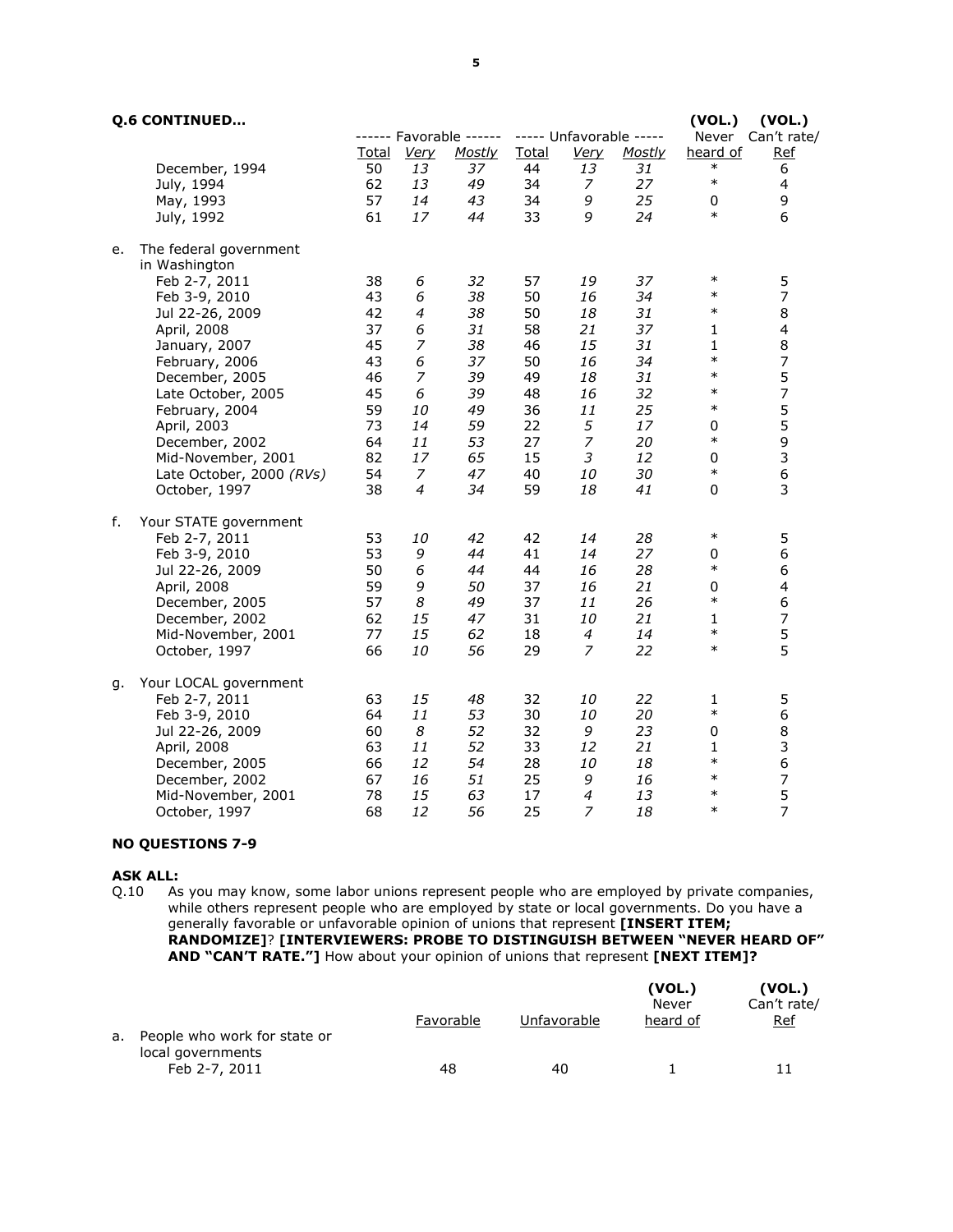|    | <b>Q.10 CONTINUED</b>                 | (VOL.)<br>(VOL.)<br>Can't rate/<br>Never |             |          |     |  |
|----|---------------------------------------|------------------------------------------|-------------|----------|-----|--|
| b. | People who work for private companies | Favorable                                | Unfavorable | heard of | Ref |  |
|    | Feb 2-7, 2011                         | 48                                       | 37          |          |     |  |

# NO QUESTIONS 11-12

#### ASK ALL:

Thinking more generally ...<br>Q.13 In dealing with imp In dealing with important issues facing the country, are [RANDOMIZE; Barack Obama and Republican leaders in Congress, Republican leaders in Congress and Barack Obama] working together or not working together?

# ASK IF 'NOT WORKING TOGETHER':

Q.14 Who do you think is most to blame for them not working together? **[READ AND RANDOMIZE]** 

| Feb 2-7 |                                         | Jan 6-10 | Aug 11-17 | Jun 10-14 | Feb 4-8  |
|---------|-----------------------------------------|----------|-----------|-----------|----------|
| 2011    |                                         | 2010     | 2009      | 2009      | $2009^2$ |
| 27      | Working together                        | 25       | 24        | 39        | 43       |
| 65      | Not working together                    | 67       | 63        | 50        | 45       |
| 19      | Barack Obama to blame                   | 19       | 17        | 12        |          |
| 31      | Republican leaders in Congress to blame | 32       | 29        | 26        | 27       |
| 11      | Both to blame (VOL.)                    | 9        | 9         | 9         |          |
|         | Neither to blame (VOL.)                 |          |           |           |          |
|         | Other to blame (VOL.)                   |          |           |           |          |
|         | Don't know who is to blame (VOL.)       |          |           |           |          |
| 9       | Don't know/Refused (VOL.)               |          | 13        |           |          |
|         |                                         |          |           |           |          |

#### NO QUESTIONS 15-16

#### ASK ALL:

Thinking about the federal budget…

Q.17 If you were making up the budget for the federal government this year, would you increase spending, decrease spending or keep spending the same for [INSERT FIRST ITEM, RANDOMIZE, OBSERVE FORM SPLITS]? What about for [NEXT ITEM]? [REPEAT AS NECESSARY, AT LEAST **EVERY THIRD ITEM**: Would you increase spending, decrease spending or keep spending the same for [ITEM]?]

|      |                                 | Increase<br>spending | Decrease<br>spending | Keep spending<br>the same | (VOL.)<br>DK/Ref |
|------|---------------------------------|----------------------|----------------------|---------------------------|------------------|
|      | <b>ASK FORM 1 ONLY [N=688]:</b> |                      |                      |                           |                  |
| a.F1 | Health care                     |                      |                      |                           |                  |
|      | Feb 2-7, 2011                   | 41                   | 24                   | 30                        | 5                |
|      | Jun 18-21, 2009                 | 61                   | 10                   | 24                        | 6                |
|      | February, 2002                  | 69                   | 4                    | 24                        | 3                |
|      | April, 2001                     | 71                   | 4                    | 23                        | 2                |
|      | May, 1997                       | 57                   | 7                    | 34                        | 2                |
|      | December, 1994                  | 52                   | 11                   | 33                        | 4                |
|      | August, 1990                    | 74                   | 6                    | 18                        | 2                |
|      | May, 1990                       | 80                   | 3                    | 16                        |                  |
|      | May, 1987                       | 72                   | 3                    | 23                        | 2                |
| b.F1 | Energy                          |                      |                      |                           |                  |
|      | Feb 2-7, 2011                   | 36                   | 23                   | 37                        | 4                |
|      | Jun 18-21, 2009                 | 41                   | 15                   | 35                        | 9                |
|      | February, 2002                  | 34                   | 9                    | 49                        | 8                |
|      | April, 2001                     | 52                   | 9                    | 35                        | 4                |

In February 2009, question was worded: "In developing a plan to stimulate the economy and create jobs. …"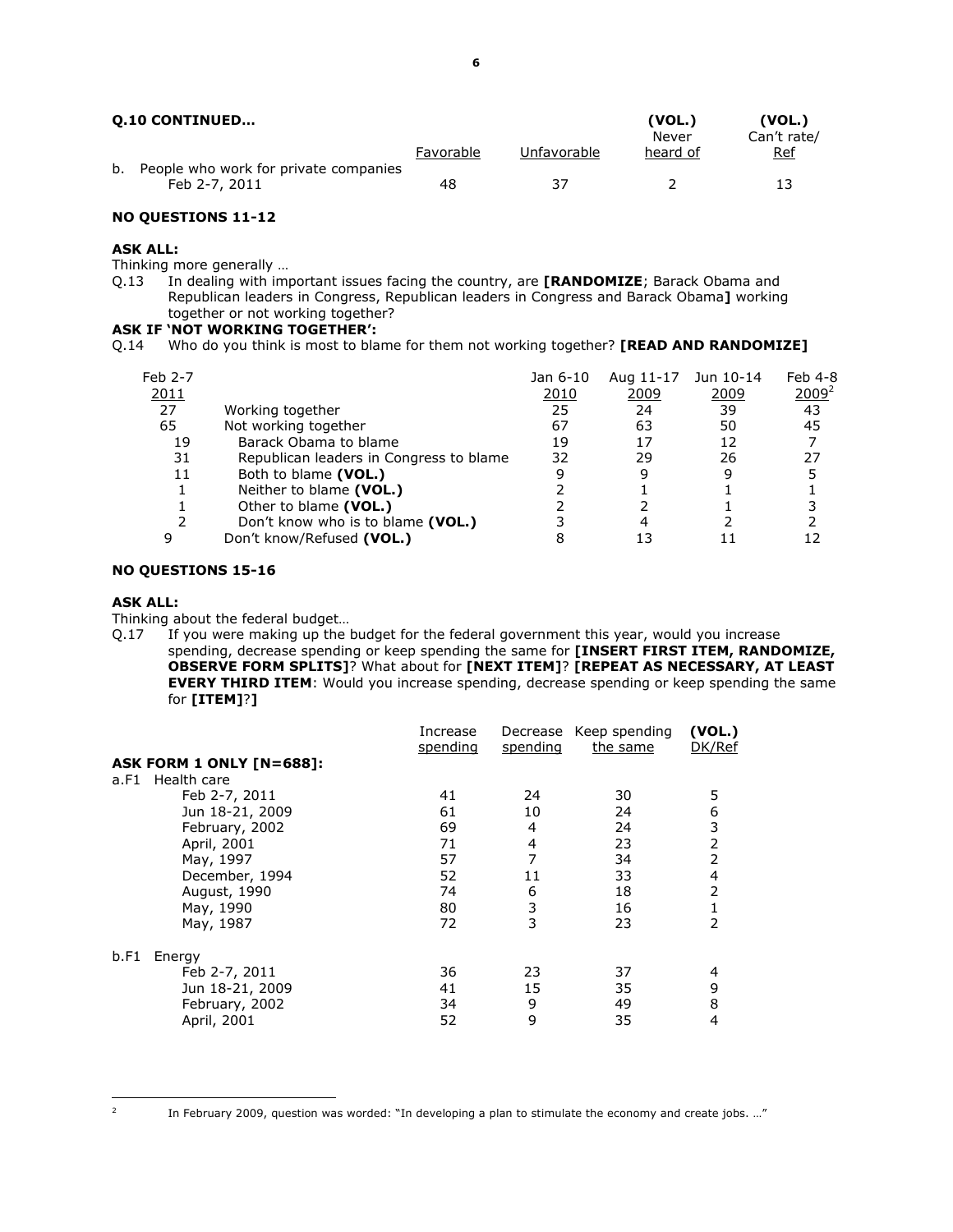|      | <b>Q.17 CONTINUED</b>                                                                                                                                              | Increase<br>spending                               | spending                                          | Decrease Keep spending<br>the same                 | (VOL.)<br>DK/Ref                                       |
|------|--------------------------------------------------------------------------------------------------------------------------------------------------------------------|----------------------------------------------------|---------------------------------------------------|----------------------------------------------------|--------------------------------------------------------|
| c.F1 | Anti-terrorism defenses in the U.S.<br>Feb 2-7, 2011<br>Jun 18-21, 2009<br>February, 2002                                                                          | 33<br>35<br>63                                     | 21<br>17<br>4                                     | 43<br>41<br>29                                     | 4<br>7<br>4                                            |
|      | d.F1 Veterans benefits and services<br>Feb 2-7, 2011<br>Jun 18-21, 2009<br>April, 2001                                                                             | 51<br>63<br>58                                     | 6<br>$\overline{2}$<br>3                          | 40<br>29<br>34                                     | 3<br>6<br>5                                            |
| e.F1 | Financial aid for college students<br>Feb 2-7, 2011<br>May, 1997<br>December, 1994<br>May, 1990<br>May, 1987                                                       | 44<br>53<br>41<br>51<br>43                         | 16<br>10<br>13<br>10<br>13                        | 37<br>35<br>43<br>37<br>41                         | 3<br>2<br>3<br>$\overline{2}$<br>3                     |
| f.F1 | The public school systems<br>Feb 2-7, 2011<br>May, 1997<br>December, 1994<br>May, 1990<br>May, 1987                                                                | 56<br>67<br>64<br>76<br>69                         | 13<br>7<br>6<br>3<br>4                            | 29<br>23<br>28<br>20<br>25                         | 2<br>3<br>2<br>$\mathbf{1}$<br>$\overline{2}$          |
| g.F1 | Social Security<br>Feb 2-7, 2011<br>May, 1997<br>December, 1994<br>May, 1990<br>May, 1987                                                                          | 41<br>44<br>46<br>63<br>64                         | 12<br>7<br>7<br>3<br>3                            | 43<br>46<br>45<br>32<br>31                         | 3<br>3<br>$\overline{2}$<br>2<br>$\overline{2}$        |
| h.F1 | Rebuilding highways, bridges and roads<br>Feb 2-7, 2011<br>May, 1990                                                                                               | 38<br>54                                           | 21<br>5                                           | 37<br>40                                           | 3<br>$\mathbf{1}$                                      |
| i.F1 | Economic assistance to needy people<br>in the U.S.<br>Feb 2-7, 2011                                                                                                | 42                                                 | 20                                                | 34                                                 | 3                                                      |
| i.F2 | <b>ASK FORM 2 ONLY [N=697]:</b><br>Scientific research<br>Feb 2-7, 2011<br>Jun 18-21, 2009<br>April, 2001<br>May, 1997<br>December, 1994<br>May, 1990<br>May, 1987 | 36<br>39<br>41<br>45<br>37<br>51<br>45             | 23<br>14<br>10<br>14<br>15<br>9<br>9              | 37<br>40<br>46<br>38<br>44<br>37<br>42             | 4<br>7<br>3<br>3<br>4<br>3<br>4                        |
| k.F2 | Military defense<br>Feb 2-7, 2011<br>Jun 18-21, 2009<br>February, 2002<br>April, 2001<br>May, 1997<br>December, 1994<br>August, 1990<br>May, 1990<br>May, 1987     | 31<br>40<br>60<br>47<br>21<br>31<br>23<br>18<br>24 | 30<br>18<br>5<br>11<br>30<br>23<br>43<br>40<br>29 | 36<br>37<br>31<br>40<br>46<br>44<br>31<br>39<br>44 | 3<br>5<br>4<br>2<br>3<br>$\overline{c}$<br>3<br>3<br>3 |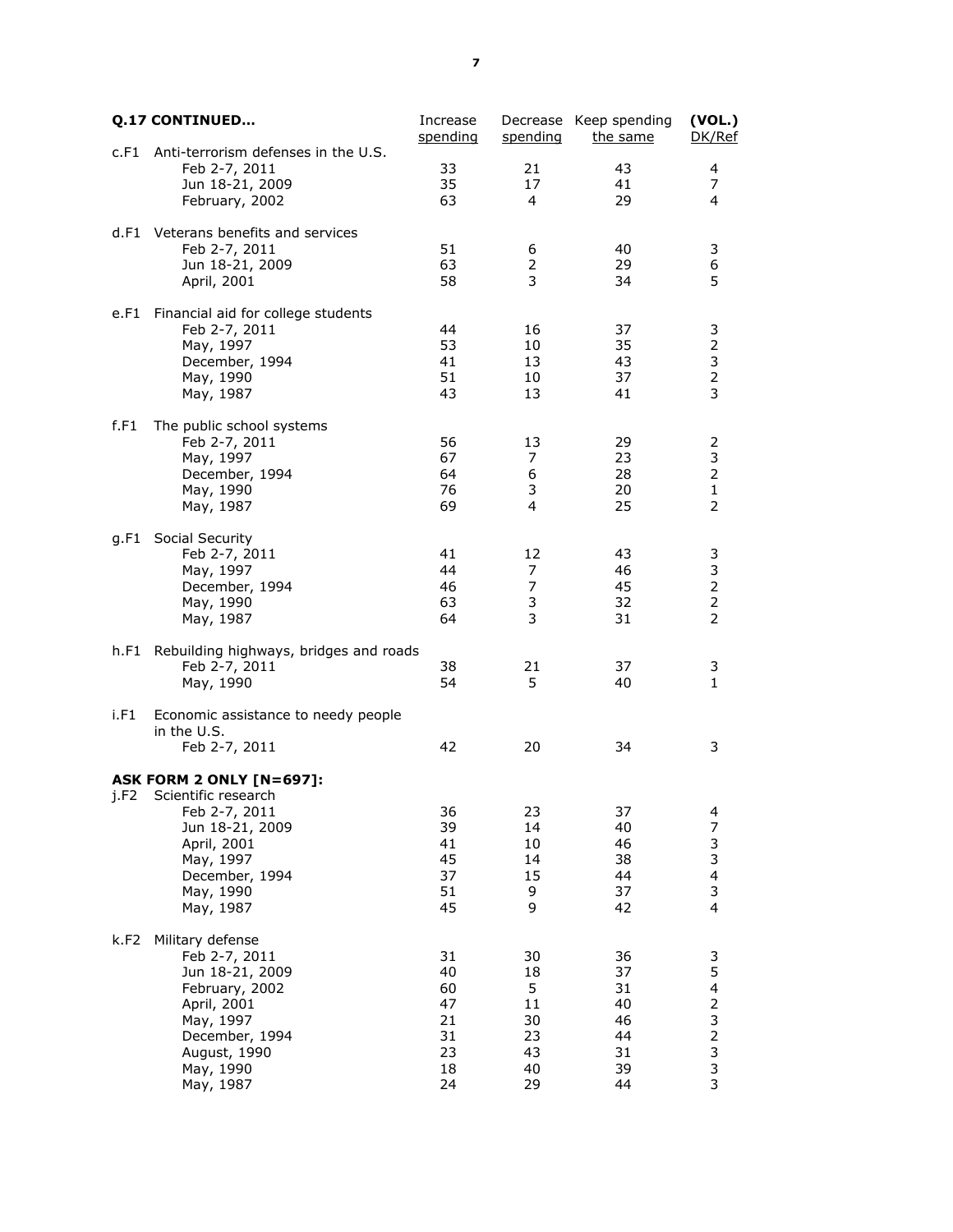|      | <b>Q.17 CONTINUED</b>                    | Increase |                | Decrease Keep spending | (VOL.)           |
|------|------------------------------------------|----------|----------------|------------------------|------------------|
| I.F2 | Government assistance for the unemployed | spending | spending       | the same               | DK/Ref           |
|      | Feb 2-7, 2011                            | 27       | 28             | 41                     | 4                |
|      | Jun 18-21, 2009                          | 44       | 15             | 36                     | 6                |
|      | February, 2002                           | 40       | 14             | 41                     | 5                |
|      | May, 1997                                | 20       | 33             | 44                     | 3                |
|      | December, 1994                           | 25       | 23             | 49                     | $\mathsf 3$      |
|      | February, 1989                           | 26       | 14             | 57                     | 3                |
|      | May, 1987                                | 41       | 15             | 41                     | 3                |
|      | m.F2 Agriculture                         |          |                |                        |                  |
|      | Feb 2-7, 2011                            | 32       | 23             | 39                     | 5                |
|      | Jun 18-21, 2009                          | 35       | 12             | 41                     | 13               |
|      | April, 2001                              | 46       | 8              | 42                     | 4                |
|      | n.F2 Medicare                            |          |                |                        |                  |
|      | Feb 2-7, 2011                            | 40       | 12             | 43                     | 5                |
|      | Jun 18-21, 2009                          | 53       | 6              | 37                     | 4                |
|      | February, 2002                           | 63       | 3              | 31                     | 3                |
|      | April, 2001                              | 70       | $\overline{2}$ | 26                     | $\overline{2}$   |
|      | May, 1997                                | 44       | 8              | 44                     | 4                |
|      | o.F2 Combating crime                     |          |                |                        |                  |
|      | Feb 2-7, 2011                            | 39<br>45 | 18<br>10       | 40<br>39               | 3                |
|      | Jun 18-21, 2009<br>April, 2001           | 55       | 5              | 37                     | 6<br>3           |
|      | May, 1997                                | 62       | 7              | 29                     | $\overline{2}$   |
|      | December, 1994                           | 71       | 4              | 23                     | $\overline{2}$   |
|      |                                          |          |                |                        |                  |
| p.F2 | Environmental protection                 |          |                |                        |                  |
|      | Feb 2-7, 2011                            | 36       | 26             | 36                     | 3                |
|      | Jun 18-21, 2009                          | 43       | 16             | 34                     | 6                |
|      | February, 2002                           | 43       | 9              | 45                     | 3                |
|      | April, 2001                              | 48       | 9              | 40                     | $\mathsf 3$      |
|      | May, 1997                                | 46<br>40 | 14<br>17       | 38                     | $\mathbf 2$<br>3 |
|      | December, 1994<br>May, 1990              | 71       | 3              | 40<br>24               | $\overline{2}$   |
|      | May, 1987                                | 59       | 4              | 34                     | 3                |
| q.F2 | Economic assistance to needy people      |          |                |                        |                  |
|      | around the world                         |          |                |                        |                  |
|      | Feb 2-7, 2011                            | 21       | 45             | 29                     | 4                |
|      | Jun 18-21, 2009                          | 26       | 34             | 33                     | 7                |
|      |                                          |          |                |                        |                  |
|      | No item r.F2                             |          |                |                        |                  |
| s.F2 | Education<br>Feb 2-7, 2011               | 62       | 11             | 25                     | 2                |
|      | Jun 18-21, 2009                          | 67       | 6              | 23                     | 4                |
|      | February, 2002                           | 73       | 3              | 22                     | 2                |
|      | April, 2001                              | 76       | 5              | 18                     | 1                |
|      |                                          |          |                |                        |                  |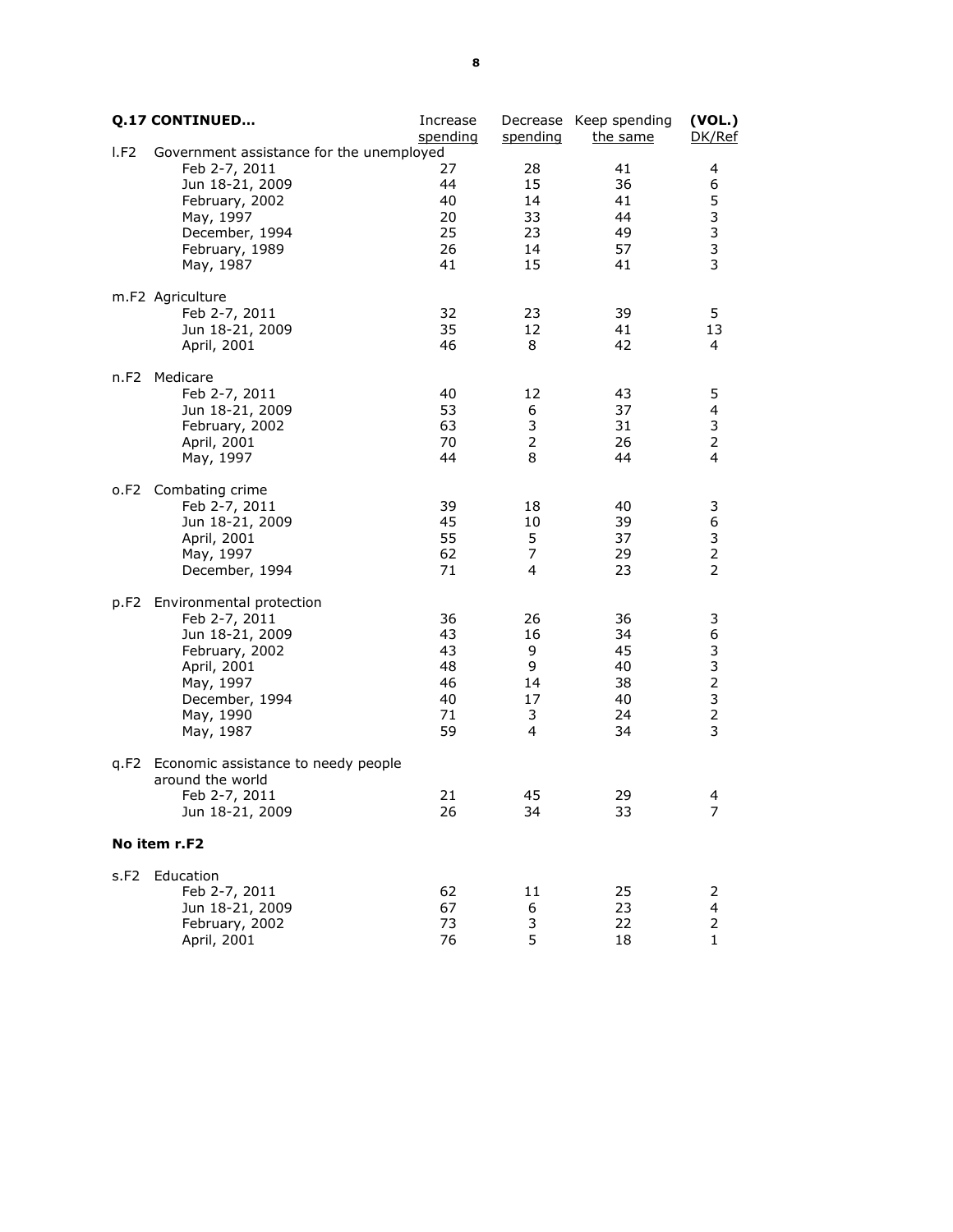# **ASK ALL:**<br>0.18 If

If you were setting priorities for the federal government these days, would you place a higher priority on [OPTION] or a higher priority on [OPTION]?

# Feb 2-7

 $\frac{2011}{46}$ 

- 46 Spending to help the economy recover<br>49 Reducing the budget deficit
- 49 Reducing the budget deficit<br>5 Don't know/Refused (VOL.)
- Don't know/Refused (VOL.)

## TREND FOR COMPARISON

If you were setting priorities for the government these days, would you place a higher priority on [OPTION] or a higher priority on [OPTION]?

|                                           | Nov 4-7 |      |      | Jul 15-18    Feb 3-9    Jul 22-26    Jun 18-21 |              |
|-------------------------------------------|---------|------|------|------------------------------------------------|--------------|
|                                           | 2010    | 2010 | 2010 | $2009^{3}$                                     | <u> 2009</u> |
| Spending more to help the economy recover | 43      | 51   | 47   | 53                                             | 48           |
| Reducing the budget deficit               | 50      | 40   | 47   | 38                                             | 46           |
| Don't know/Refused (VOL.)                 |         |      |      |                                                |              |

## NO QUESTIONS 19-24

# ASK ALL:

Now thinking about the nation's economy...<br>Q.25 How would you rate economic cond How would you rate economic conditions in this country today... as excellent, good, only fair, or poor?

|                      |           |                | Only        |      | (VOL.)         |
|----------------------|-----------|----------------|-------------|------|----------------|
|                      | Excellent | Good           | <u>fair</u> | Poor | DK/Ref         |
| Feb 2-7, 2011        | 1         | 11             | 45          | 42   | 1              |
| Dec 1-5, 2010        | 1         | 8              | 44          | 45   | 1              |
| Oct 13-18, 2010      | 1         | 7              | 38          | 54   | 1              |
| Aug 25-Sep 6, 2010   | 1         | 7              | 43          | 48   | $\mathbf{1}$   |
| Jun 3-6, 2010        | 1         | 8              | 48          | 43   | 1              |
| Apr 21-26, 2010      | $\ast$    | 11             | 39          | 49   | $\mathbf{1}$   |
| Mar 10-14, 2010      | 1         | 6              | 39          | 53   | 1              |
| Feb 3-9, 2010        | 1         | $\overline{7}$ | 38          | 53   | 1              |
| Dec 9-13, 2009       | 1         | 7              | 41          | 50   | 1              |
| Oct 28-Nov 8, 2009   | $\ast$    | 8              | 41          | 50   | 1              |
| Sep 30-Oct 4, 2009   | 1         | 8              | 43          | 48   | 1              |
| Aug 11-17, 2009      | $\ast$    | 8              | 38          | 52   | $\overline{2}$ |
| Jun 10-14, 2009      | 1         | 8              | 39          | 52   | 1              |
| Mar 9-12, 2009       | $\ast$    | 6              | 25          | 68   | 1              |
| Feb 4-8, 2009        | $\ast$    | 4              | 24          | 71   | $\mathbf{1}$   |
| December, 2008       | $\ast$    | 7              | 33          | 59   | $\mathbf{1}$   |
| November, 2008       | 1         | 6              | 28          | 64   | 1              |
| Late October, 2008   | $\ast$    | 7              | 25          | 67   | $\mathbf{1}$   |
| Early October, 2008  | 1         | 8              | 32          | 58   | 1              |
| Late September, 2008 | $\ast$    | 7              | 27          | 65   | $\mathbf{1}$   |
| July, 2008           | 1         | 9              | 39          | 50   | 1              |
| April, 2008          | 1         | 10             | 33          | 56   | $\ast$         |
| March, 2008          | 1         | 10             | 32          | 56   | 1              |
| Early February, 2008 | 1         | 16             | 36          | 45   | 2              |
| January, 2008        | 3         | 23             | 45          | 28   | 1              |
| November, 2007       | 3<br>3    | 20             | 44          | 32   | 1              |
| September, 2007      |           | 23             | 43          | 29   | 2              |
| June, 2007           | 6         | 27             | 40          | 25   | $\overline{c}$ |
| February, 2007       | 5         | 26             | 45          | 23   | $\mathbf{1}$   |
| December, 2006       | 6         | 32             | 41          | 19   | 2              |
|                      |           |                |             |      |                |

 $\overline{a}$ 

<sup>&</sup>lt;sup>3</sup> In July, 2009, question was asked as part of a list that included items on: spending on education, spending on health care and spending to develop energy technology.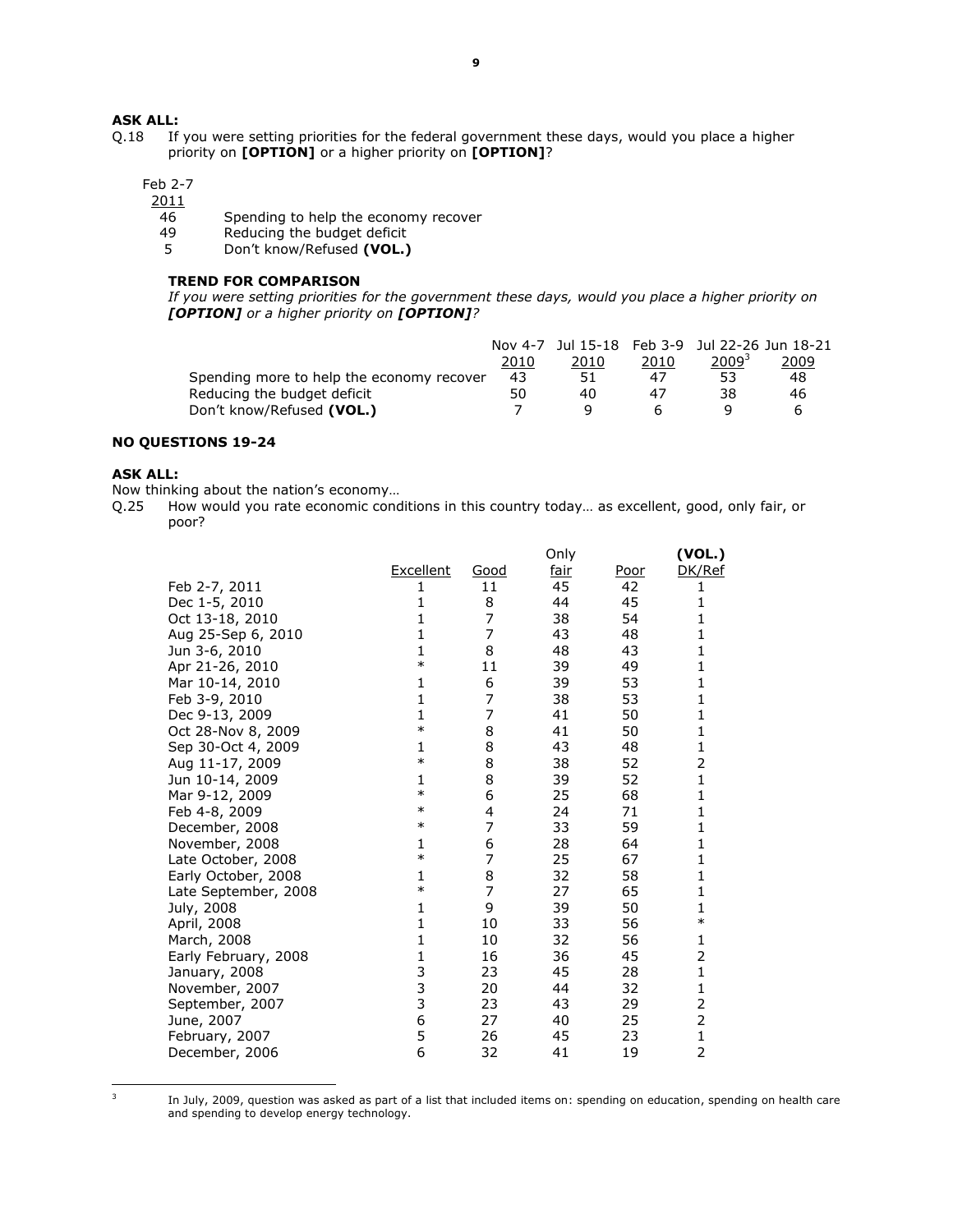|  | <b>Q.25 CONTINUED </b> |  |
|--|------------------------|--|
|--|------------------------|--|

| Q.25 CONTINUED                   |           | Only        |             |             | (VOL.) |
|----------------------------------|-----------|-------------|-------------|-------------|--------|
|                                  | Excellent | <u>Good</u> | <u>fair</u> | <u>Poor</u> | DK/Ref |
| Early November, 2006 (RVs)       | 9         | 35          | 37          | 17          |        |
| Late October, 2006               | 6         | 27          | 40          | 25          |        |
| September, 2006                  | 5         | 32          | 41          | 20          |        |
| March, 2006                      | 4         | 29          | 44          | 22          |        |
| January, 2006                    | 4         | 30          | 45          | 19          |        |
| Early October, 2005              |           | 23          | 45          | 29          |        |
| Mid-September, 2005              |           | 28          | 44          | 24          |        |
| Mid-May, 2005                    |           | 29          | 47          | 20          |        |
| January, 2005                    |           | 36          | 45          | 15          |        |
| December, 2004                   |           | 33          | 43          | 20          |        |
| Early November, 2004 (RVs)       | 5         | 31          | 37          | 26          |        |
| Mid-September, 2004              | 4         | 34          | 40          | 20          |        |
| August, 2004                     |           | 30          | 45          | 21          |        |
| Late April, 2004                 |           | 34          | 38          | 22          |        |
| Late February, 2004 <sup>4</sup> |           | 29          | 42          | 26          |        |

Q.26 Which of these best describes your opinion: [READ; READ CATEGORIES IN REVERSE ORDER FOR HALF THE SAMPLE]?

| Feb 2-7 |                                                       |      | Dec 1-5 Aug 25-Sep 6 Jun 3-6 Mar 10-14 |      |      |
|---------|-------------------------------------------------------|------|----------------------------------------|------|------|
| 2011    |                                                       | 2010 | $2010^{5}$                             | 2010 | 2010 |
| 24      | The economy is recovering                             |      | 10                                     | 13   | 13   |
|         | The economy is not yet recovering                     |      |                                        |      |      |
| 33      | but will recover soon                                 | 33   | 37                                     | 35   | 37   |
| 42      | It will be a long time before the economy recovers 48 |      | 52                                     | 50   | 48   |
|         | Don't know/Refused (VOL.)                             |      |                                        |      |      |
|         |                                                       |      |                                        |      |      |

### TREND FOR COMPARISON

How would you describe economic conditions in this country? Would you say the economy is now recovering OR that we are in a recession that will pass fairly soon OR that we are in an economic depression that will last a long time?

|                                                   | Jan  | March | Dec  | Jan  | March | Jan  |
|---------------------------------------------------|------|-------|------|------|-------|------|
|                                                   | 2004 | 1994  | 1993 | 1993 | 1992  | 1992 |
| The economy is now recovering                     | 45   | 40    | 37   | 34   | 16    |      |
| We are in a recession that will pass fairly soon  | 33   | 33    | 27   | 35   | 41    |      |
| We are in a depression that will last a long time | 18   | 21    | 29   |      | 40    | 38   |
| Don't know/Refused (VOL.)                         |      |       |      |      |       |      |

# ASK ALL:

 $\overline{a}$ 

Now thinking about your own personal finances...<br>Q.27 How would you rate your own personal fir How would you rate your own personal financial situation? Would you say you are in excellent shape, good shape, only fair shape or poor shape financially?

|                    |           |      | Onlv |      | (VOL.) |
|--------------------|-----------|------|------|------|--------|
|                    | Excellent | Good | fair | Poor | DK/Ref |
| Feb 2-7, 2011      |           | 29   | 41   | 22   |        |
| Dec 1-5, 2010      |           | 30   | 40   | 23   |        |
| Oct 13-18, 2010    | 6         | 33   | 36   | 23   |        |
| Aug 25-Sep 6, 2010 | 6         | 30   | 40   | 23   |        |
| Jun 3-6, 2010      | 6         | 32   | 38   | 20   |        |
| Mar 10-14, 2010    | 6         | 31   | 39   | 22   |        |
| Dec 9-13, 2009     |           | 28   | 39   | 24   |        |
| Oct 28-Nov 8, 2009 |           | 30   | 40   | 25   |        |
| Sep 30-Oct 4, 2009 | 6         | 32   | 38   | 22   |        |
| Aug 11-17, 2009    |           | 31   | 36   | 26   |        |

<sup>4</sup> Earlier trends available from Gallup. 5

In September 2010 and earlier, the first answer choice read "The economy is now recovering."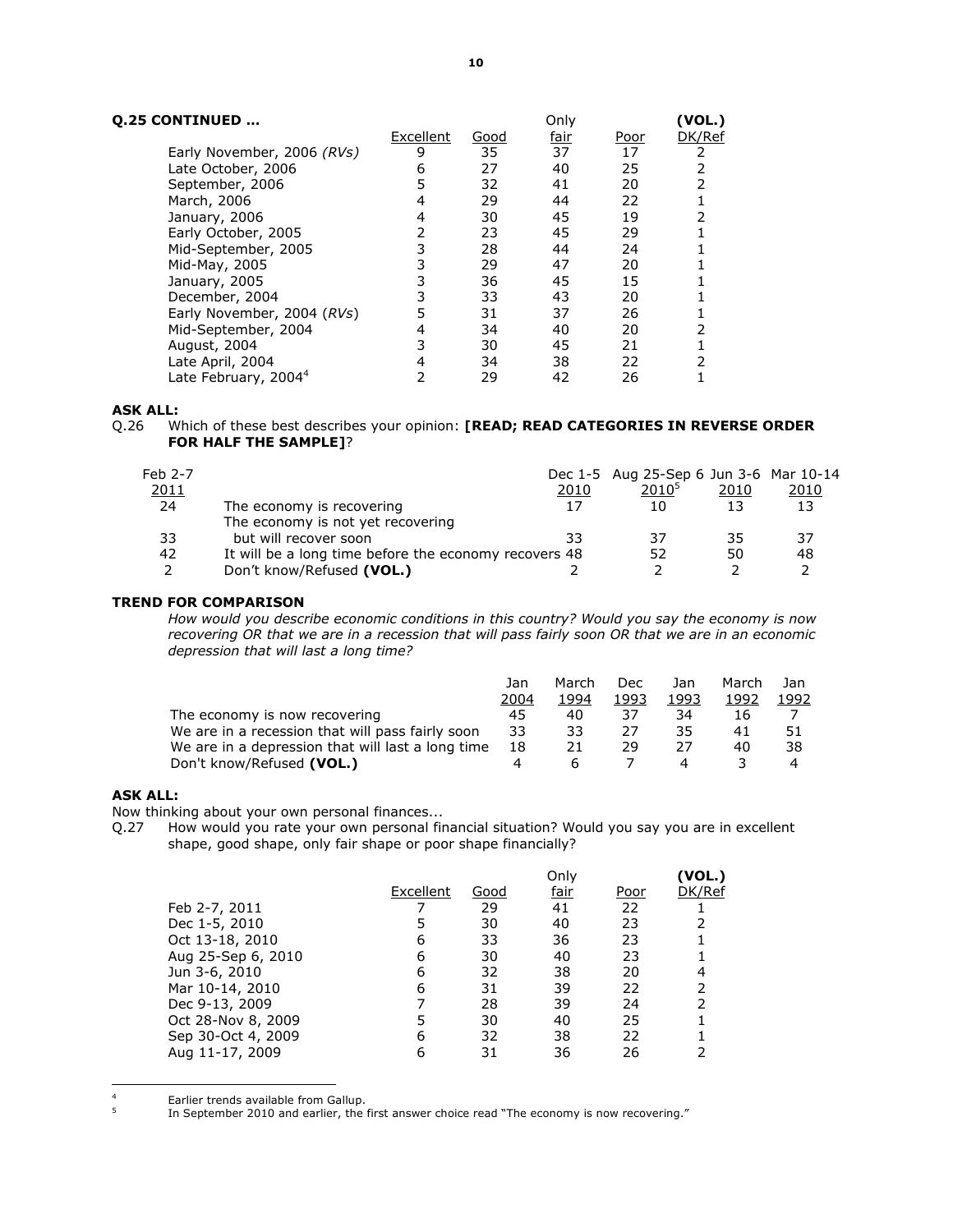| Q.27 CONTINUED           |                |      | Only |             | (VOL.)         |
|--------------------------|----------------|------|------|-------------|----------------|
|                          | Excellent      | Good | fair | <u>Poor</u> | DK/Ref         |
| Jun 10-14, 2009          | 6              | 32   | 39   | 22          | 1              |
| Feb 4-8, 2009            | 5              | 33   | 41   | 20          | 1              |
| December, 2008           | 6              | 32   | 40   | 21          | $\mathbf{1}$   |
| Early October, 2008      | 6              | 35   | 40   | 18          | 1              |
| July, 2008               | 9              | 33   | 37   | 19          | 2              |
| April, 2008              | 8              | 35   | 39   | 16          | $\overline{2}$ |
| March, 2008              | 8              | 39   | 34   | 17          | $\overline{2}$ |
| Early February, 2008     | 9              | 36   | 37   | 16          | $\overline{2}$ |
| January, 2008            | 10             | 39   | 34   | 15          | $\overline{2}$ |
| November, 2007           | 9              | 41   | 34   | 15          | 1              |
| September, 2007          | 10             | 38   | 34   | 16          | $\overline{2}$ |
| February, 2007           | 8              | 41   | 36   | 14          | 1              |
| December, 2006           | 8              | 40   | 35   | 16          | $\mathbf 1$    |
| Late October, 2006       | 9              | 40   | 33   | 16          | $\overline{2}$ |
| March, 2006              | 9              | 39   | 36   | 15          | $\mathbf{1}$   |
| January, 2006            | $\overline{7}$ | 39   | 37   | 15          | $\overline{2}$ |
| Mid-May, 2005            | $\overline{7}$ | 37   | 39   | 16          | $\mathbf{1}$   |
| January, 2005            | 10             | 41   | 34   | 14          | $\mathbf{1}$   |
| August, 2004             | 9              | 42   | 34   | 14          | 1              |
| September, 2003          | 10             | 38   | 36   | 15          | 1              |
| Late March, 2003         | 10             | 43   | 31   | 12          | 4              |
| January, 2003            | 7              | 38   | 39   | 15          | $\mathbf{1}$   |
| Early October, 2002      | $\overline{7}$ | 39   | 37   | 16          | $\mathbf{1}$   |
| June, 2002               | 5              | 40   | 37   | 16          | $\overline{2}$ |
| Late September, 2001     | 7              | 40   | 37   | 14          | $\overline{2}$ |
| June, 2001               | 6              | 38   | 39   | 16          | $\mathbf 1$    |
| June, 2000               | 9              | 43   | 35   | 11          | 2              |
| August, 1999             | 6              | 43   | 41   | 9           | $\mathbf{1}$   |
| May, 1997                | $\overline{7}$ | 43   | 38   | 11          | $\mathbf{1}$   |
| September, 1996 (RVs)    | 8              | 47   | 34   | 10          | $\mathbf{1}$   |
| February, 1995           | 8              | 39   | 38   | 14          | $\mathbf 1$    |
| March, 1994              | 5              | 41   | 40   | 13          | $\mathbf{1}$   |
| December, 1993           | 5              | 34   | 45   | 15          | $\mathbf{1}$   |
| U.S. News: January, 1993 | 4              | 33   | 46   | 16          | $\mathbf{1}$   |
| U.S. News:October, 1992  | 6              | 34   | 40   | 19          | 1              |
| U.S. News:August, 1992   | 5              | 30   | 47   | 17          | $\mathbf{1}$   |
| U.S. News: May, 1992     | 4              | 35   | 45   | 15          | $\mathbf 1$    |
| U.S. News: January, 1992 | 4              | 32   | 45   | 18          | $\mathbf 1$    |

### Feb 2-7

 $\frac{2011}{36}$ 

- 36 It had a major effect, and your finances have not recovered<br>25 It had a major effect, but your finances have mostly recover
- 25 It had a major effect, but your finances have mostly recovered 37 It didn't have a major effect on your finances
- 37 It didn't have a major effect on your finances<br>1 Don't know/Refused (VOL.)
- Don't know/Refused (VOL.)

**ASK ALL:**<br>Q.28 0 Overall, which of the following best describes how the recession affected your own personal financial situation? [READ AND RANDOMIZE OPTIONS 1 AND 3; KEEP OPTION 2 SECOND]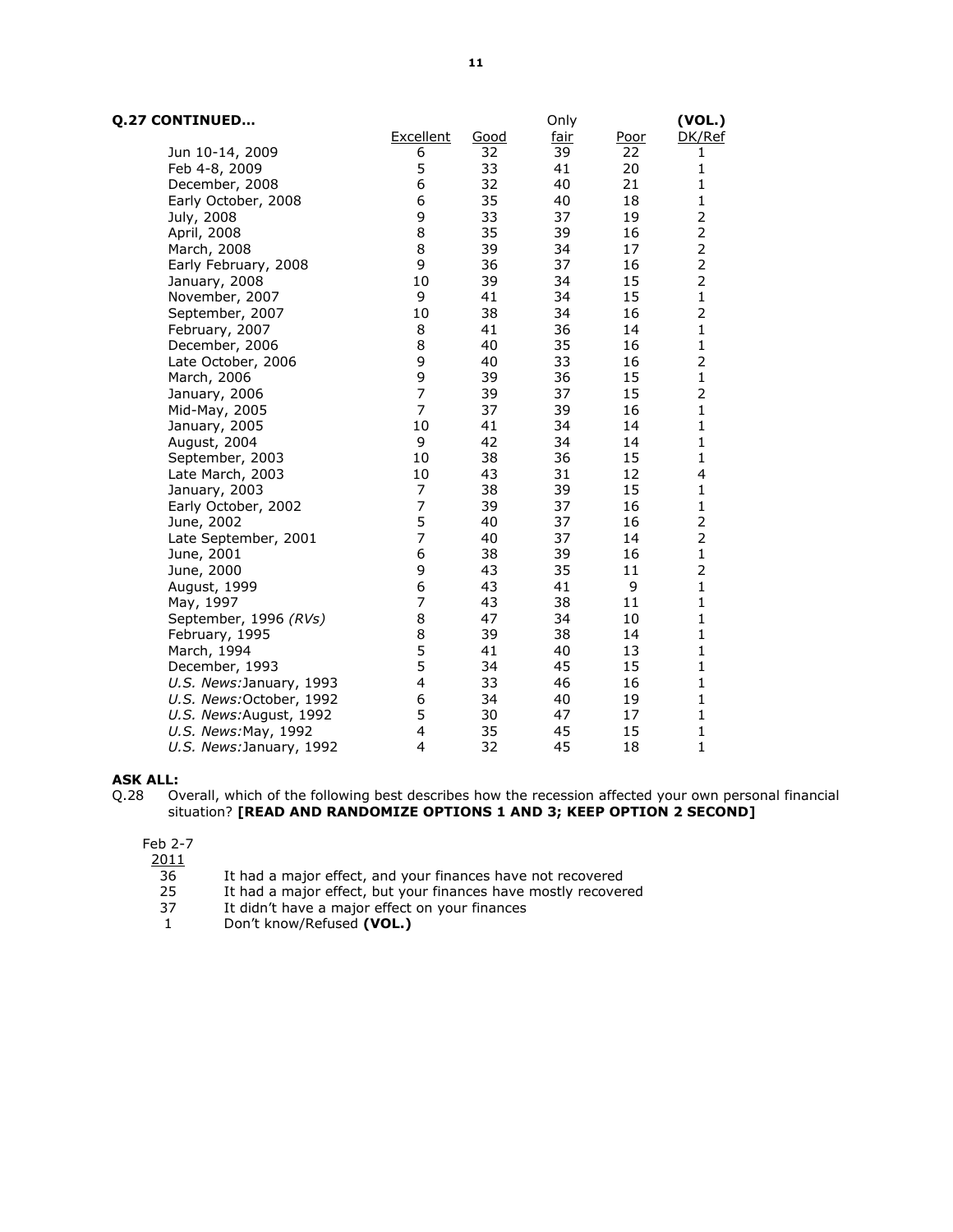# ASK FORM 1 ONLY [N=688]:

Q.29F1 Which of the following national economic issues worries you most? [READ AND RANDOMIZE]

| 2010<br>41<br>16<br>23<br>13 | Dec 1-5 Aug 25-Sep 6 Jun 3-6 Mar 10-14<br><u> 2010</u><br>45<br>17<br>22<br>11<br>$\ast$ |
|------------------------------|------------------------------------------------------------------------------------------|
|                              |                                                                                          |
|                              |                                                                                          |

# NO QUESTIONS 30-35

# ASK FORM 2 ONLY [N=697]:

Q.36F2 In your opinion, is President Obama doing as much as he can to improve economic conditions or do you think he could be doing more?

|                     | Doing as much<br>as he can | Could be<br>doing more | (VOL.)<br>DK/Ref |
|---------------------|----------------------------|------------------------|------------------|
| Feb 2-7, 2011       | 39                         | 56                     | 5                |
| Feb 3-9, 2010       | 43                         | 50                     | 7                |
| Mar 9-12, 2009      | 60                         | 30                     | 10               |
| G. W. Bush          |                            |                        |                  |
| February, 2004      | 30                         | 65                     | 5                |
| September, 2003     | 26                         | 70                     | 4                |
| Early July, 2003    | 33                         | 62                     | 5                |
| May, 2003           | 42                         | 53                     | 5                |
| Late March, 2003    | 41                         | 52                     | 7                |
| January, 2003       | 33                         | 61                     | 6                |
| Early October, 2002 | 31                         | 63                     | 6                |
| June, 2002          | 33                         | 62                     | 5                |
| January, 2002       | 48                         | 46                     | 6                |
| G. H. W. Bush       |                            |                        |                  |
| March, 1992         | 21                         | 76                     | 3                |
| January, 1992       | 21                         | 76                     | 3                |
|                     |                            |                        |                  |

## ASK ALL:

Thinking now about the state you live in…

Q.37 Would you describe the economy in your state as excellent, good, only fair or poor?

| Feb 2-7 |                           | ABC/Wash. Post        |
|---------|---------------------------|-----------------------|
| 2011    |                           | Jan 2003 <sup>6</sup> |
| 2       | Excellent                 |                       |
| 21      | Good                      | 32                    |
| 47      | Only fair                 | 45                    |
| 30      | Poor                      | 21                    |
| $\ast$  | Don't know/Refused (VOL.) |                       |

In 2003 instead of "only fair," the answer category was "not so good."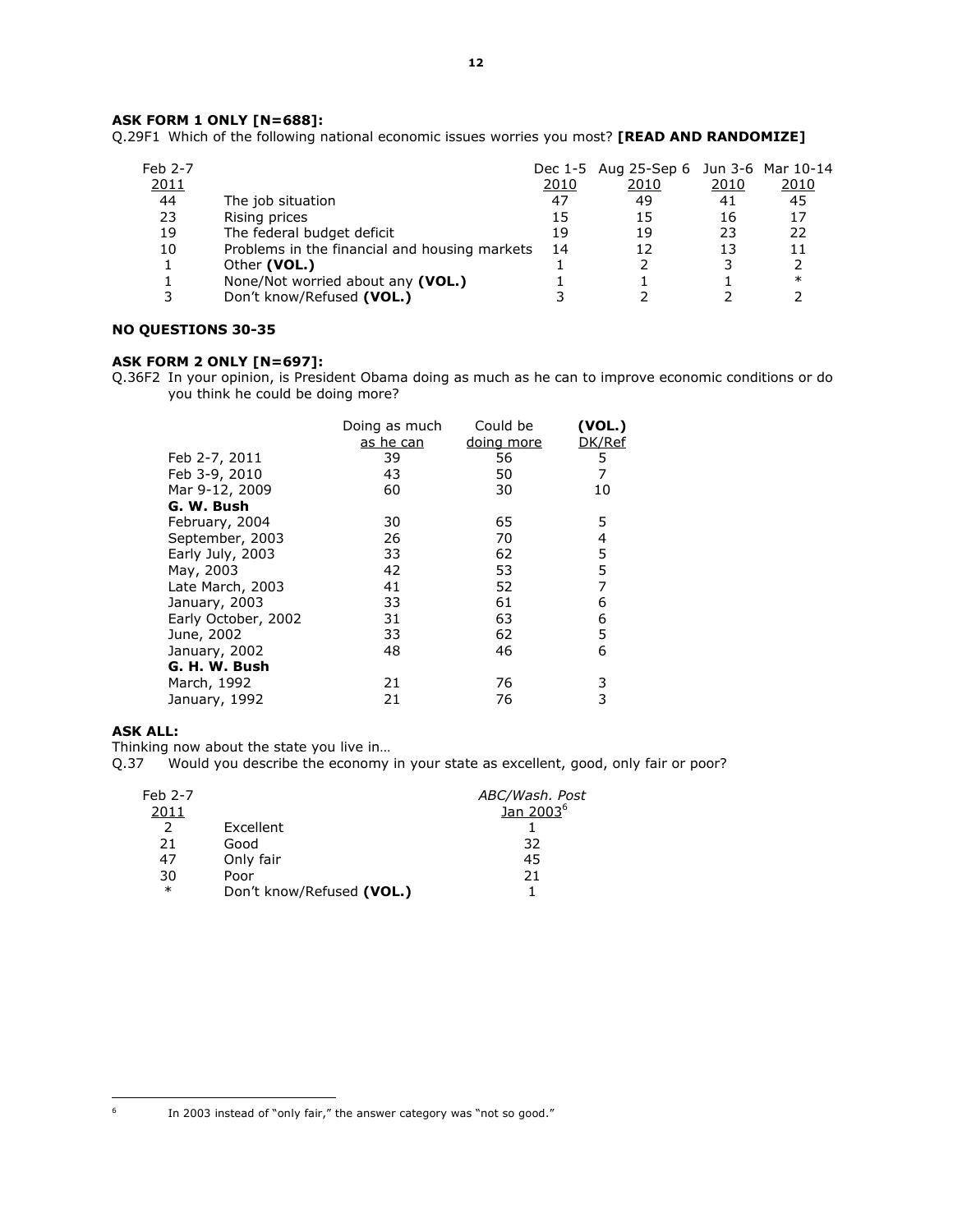- Q.38 As you may know, some state governments are facing budget problems that have forced them to raise taxes or reduce spending. What about in your state: Is your state government currently facing budget problems, or not? [IF"DEPENDS," PROBE ONCE WITH: "Just your impression... Is your state government currently facing budget problems, or not?]
- ASK IF STATE FACING BUDGET PROBLEMS (Q.38=1):
- Q.39 Are these budget problems very serious, fairly serious, or not too serious?

| Feb 2-7 |                                   | ABC/Wash. Post        |
|---------|-----------------------------------|-----------------------|
| 2011    |                                   | Jan 2003 <sup>7</sup> |
| 81      | Yes, state facing budget problems | 82                    |
| 36      | Very serious                      | 34                    |
| 36      | Fairly serious                    | 37                    |
| 8       | Not too serious                   | 10                    |
|         | Not a problem (VOL.)              | $\ast$                |
|         | Don't know/Refused (VOL.)         |                       |
| 12      | No                                | 12                    |
| 6       | Don't know/Refused (VOL.)         |                       |

## ASK ALL:

Q.40 What is the best way to deal with the budget in your state? Should state lawmakers mostly focus on [RANDOMIZE: Cutting major programs / Increasing taxes] mostly focus on [increasing taxes / cutting major programs] or should your state do a combination of both?

Feb 2-7

- $\frac{2011}{19}$ 
	- 19 Cutting major programs<br>4 Increasing taxes
	- 4 Increasing taxes<br>68 Combination of b
	- Combination of both
	- 5 Neither (VOL.)<br>\* No budget prob
	- \* No budget problem in my state (VOL.)<br>4 Don't know/Refused (VOL.)
	- Don't know/Refused (VOL.)

# ASK ALL:

Q.41 If your state government needs to find ways to balance its budget this year, do you think your state should [INSERT FIRST ITEM, RANDOMIZE], or not? Should your state [NEXT ITEM], or not? [AFTER EVERY THREE ITEMS READ: If your state government needs to find ways to balance its budget this year, do you think your state should [ITEM], or not?]

|    |                                                                                              | Yes, state<br>should | No, state<br>should not | (VOL.)<br>DK/Ref |
|----|----------------------------------------------------------------------------------------------|----------------------|-------------------------|------------------|
| a. | Decrease funding for K through 12 public schools<br>Feb 2-7, 2011                            | 18                   | 79                      | 3                |
| b. | Decrease health care services<br>Feb 2-7, 2011                                               | 21                   | 76                      |                  |
| c. | Decrease funding for maintaining roads and public<br>transportation systems<br>Feb 2-7, 2011 | 31                   | 67                      |                  |
| d. | Decrease the pension plans of government employees<br>Feb 2-7, 2011                          | 47                   | 47                      | 6                |

l. 7

In 2003 the question read, "As you may know, some state governments are facing budget problems that have forced them to raise taxes and reduce state spending on state programs and services. What about in your state? Is your state government currently facing budget problems, or not?.'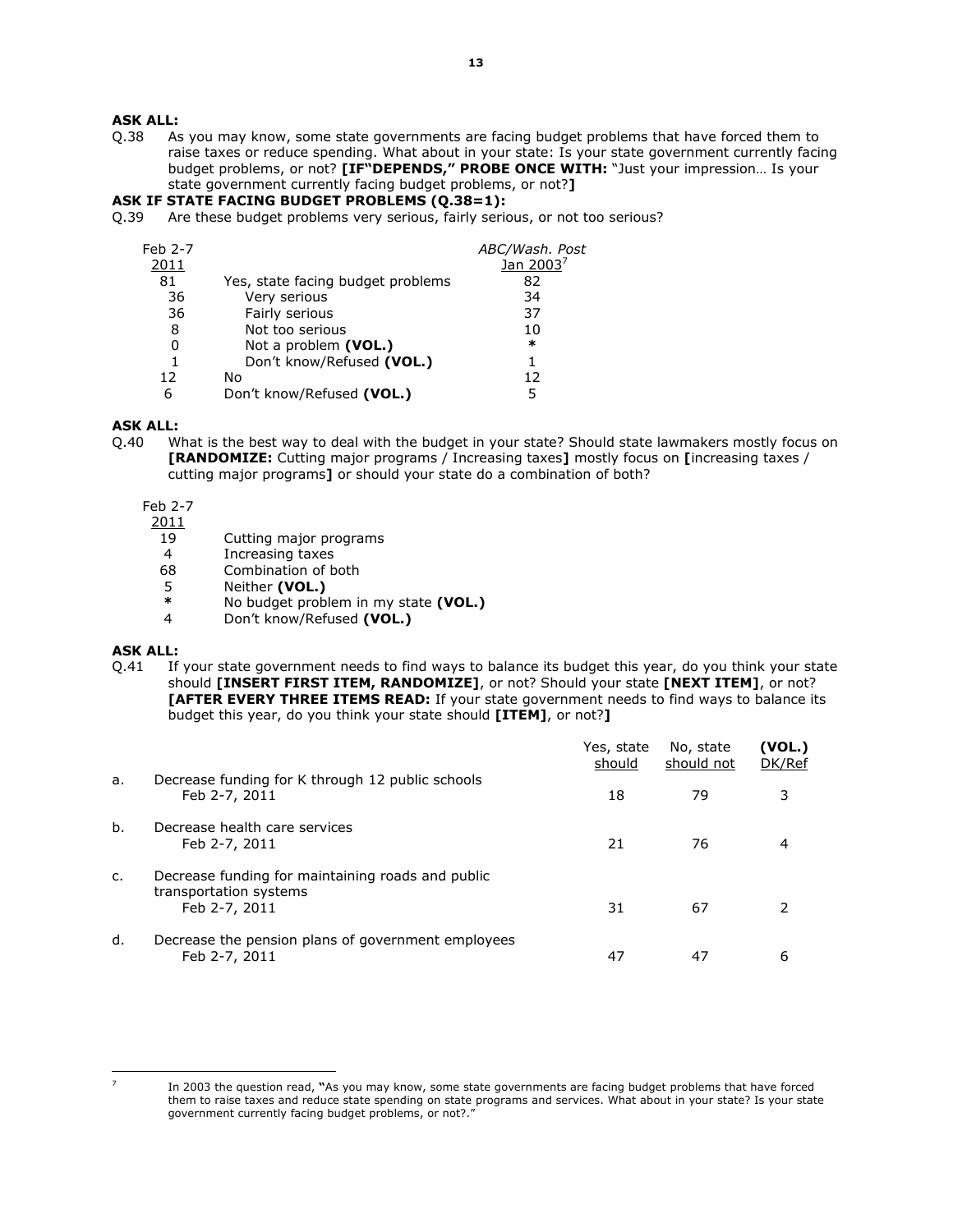|    | <b>Q.41 CONTINUED</b>                                                  | Yes, state<br>should | No, state<br>should not | (VOL.)<br>DK/Ref |
|----|------------------------------------------------------------------------|----------------------|-------------------------|------------------|
| e. | Increase personal income taxes <sup>8</sup><br>Feb 2-7, 2011           | 28                   | 68                      | 4                |
| f. | Increase sales taxes <sup>9</sup><br>Feb 2-7, 2011                     | 30                   | 67                      |                  |
| g. | Decrease funding for public colleges and universities<br>Feb 2-7, 2011 | 31                   | 66                      | 3                |
| h. | Increase taxes on businesses<br>Feb 2-7, 2011                          | 41                   | 55                      |                  |

#### TREND FOR COMPARISON

If your state government needs to take steps to balance its budget this year, would you favor or oppose [INSERT ITEM; RANDOMIZE]? What about [NEXT ITEM]? [IF NECESSARY: would you favor or oppose [ITEM] as a way to balance you state budget]?

|                                                                                            | Favor | Oppose | (VOL.)<br>DK/Ref |
|--------------------------------------------------------------------------------------------|-------|--------|------------------|
| Cuts in funding for K through 12 public schools<br>Jun 24-27, 2010                         | 22.   | 73     | 4                |
| Cuts in health care services provided by the state or local government<br>Jun 24-27, 2010  | 27    | 65     | 8                |
| Cuts in funding for maintaining roads and public transportation systems<br>Jun 24-27, 2010 | 43    | 50     |                  |

#### ASK ALL:

Q.42 How much, if anything, have you read or heard about recent anti-government protests in Egypt? Have you heard [READ]

Feb 2-7

 $\frac{2011}{48}$ 

A lot

38 A little

13 Nothing at all

1 Don't know/Refused (VOL.)

# NO QUESTION 43

## ASK ALL:

 $\overline{a}$ 

Q.44 Do you think the Obama administration is showing [RANDOMIZE too much support / too little support] for anti-government protestors in Egypt, [too little support / too much support] or handling the situation about right?]

Feb 2-7

2011

- 12 Too much support
- 12 Too little support
- 57 Handling the situation about right
- 20 Don't know/Refused (VOL.)

8 [IF RESPONDENT VOLUNTEERS THAT STATE DOES NOT HAVE INCOME TAXES ASK: Should your state establish a personal income tax, or not?] 9

 [IF RESPONDENT VOLUNTEERS THAT STATE DOES NOT HAVE SALES TAXES ASK: Should your state establish a sales tax, or not?]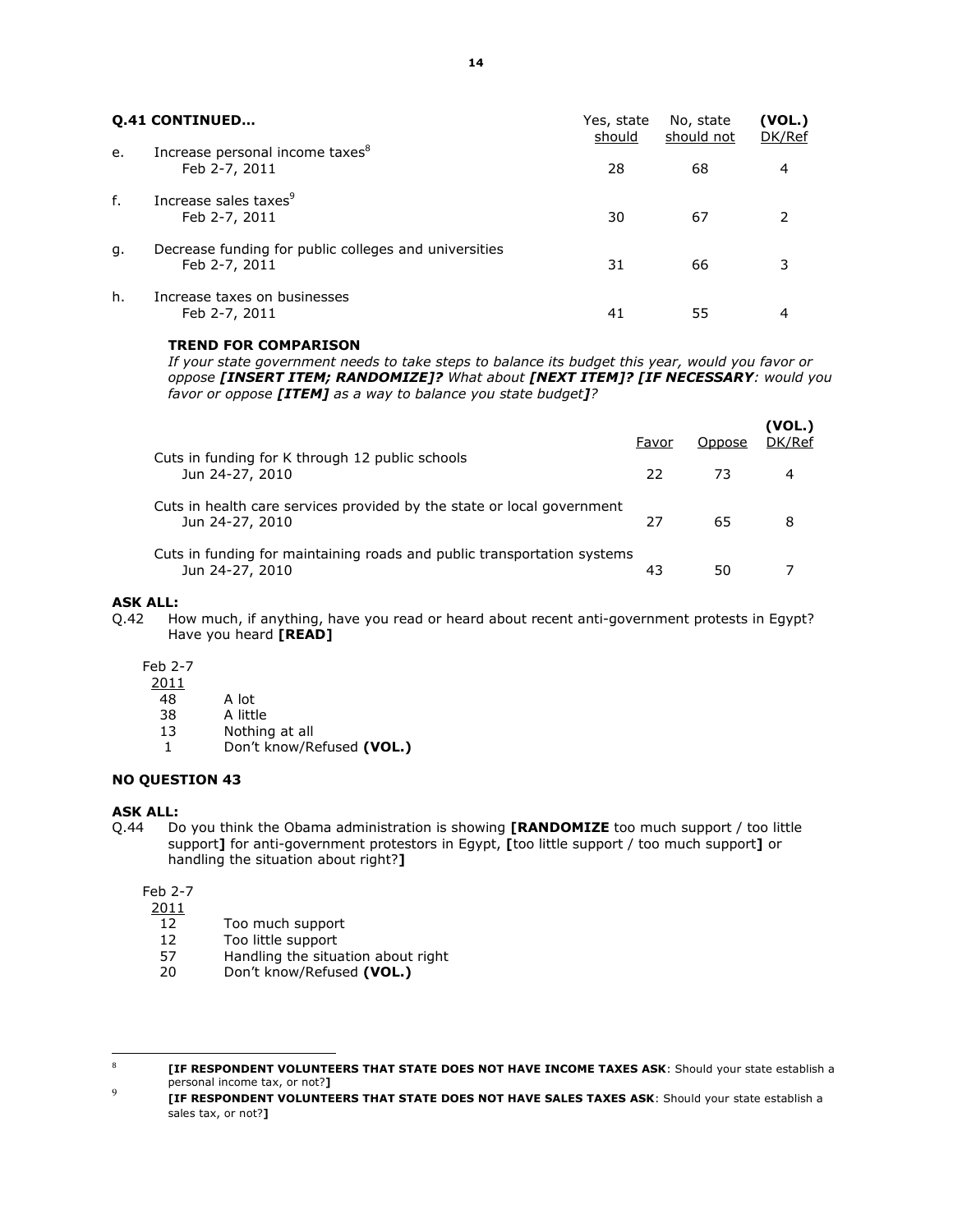Q.45 From what you've read and heard, do you think the anti-government protests and calls for political change in Egypt will end up being good for the United States, bad for the United States, or won't have much effect on the United States?

Feb 2-7

2011

- 15 Good
- 28 Bad
- 36 Won't have much effect<br>5 Depends/Too soon to tel
- 5 Depends/Too soon to tell (VOL.)<br>17 Don't know/Refused (VOL.)
- Don't know/Refused (VOL.)

#### NO QUESTIONS 46-54

#### ASK ALL:

On a different subject…

- ASK ALL:
- Q.55 When you hear of a disagreement between labor unions and businesses, is your first reaction [READ AND RANDOMIZE]?

| Feb 2-7 | <b>CBS/NYT</b>            |                        |          |
|---------|---------------------------|------------------------|----------|
| 2011    |                           | Feb 1995 <sup>10</sup> | Nov 1993 |
| 40      | To side with the unions   | 36                     | 34       |
| 43      | To side with businesses   | 43                     | 44       |
| 4       | Both/Neither (VOL.)       |                        | 8        |
| 6       | Depends (VOL.)            |                        | 6        |
|         | Don't know/Refused (VOL.) |                        | 8        |

#### ASK ALL:

Q.56 How about when you hear of a disagreement between state or local governments and unions that represent government workers, is your first reaction [READ AND RANDOMIZE]?

Feb 2-7

 $\frac{2011}{38}$ 

- 38 To side with the governments<br>44 To side with the unions
- To side with the unions
- 3 Both/Neither (VOL.)
- 5 Depends (VOL.)
- 10 Don't know/Refused (VOL.)

#### ASK ALL:

Q.57 Overall, do you think labor unions have a generally positive, generally negative, or not much of an effect on [INSERT FIRST ITEM, RANDOMIZE]? What about [NEXT ITEM]? [IF NECESSARY: Do you think labor unions have a generally positive, generally negative, or not much of an effect on [ITEM]?]

|    |                                                                        | Positive | Negative | Not much of<br>an effect | (VOL.)<br>DK/Ref |
|----|------------------------------------------------------------------------|----------|----------|--------------------------|------------------|
| a. | The salary and benefits of union workers<br>Feb 2-7, 2011              | 53       | 17       | 22                       | 9                |
| b. | Working conditions for all American workers<br>Feb 2-7, 2011           | 51       | 17       | 25                       |                  |
| c. | The ability of American companies to compete globally<br>Feb 2-7, 2011 | 24       | 36       | 30                       |                  |

 $\overline{a}$ 

<sup>&</sup>lt;sup>10</sup> In 1995 and 1993, the question read "When you hear of a disagreement between labor unions and business, and before you know any of the details, is your first reaction to side with the unions or to side with business?"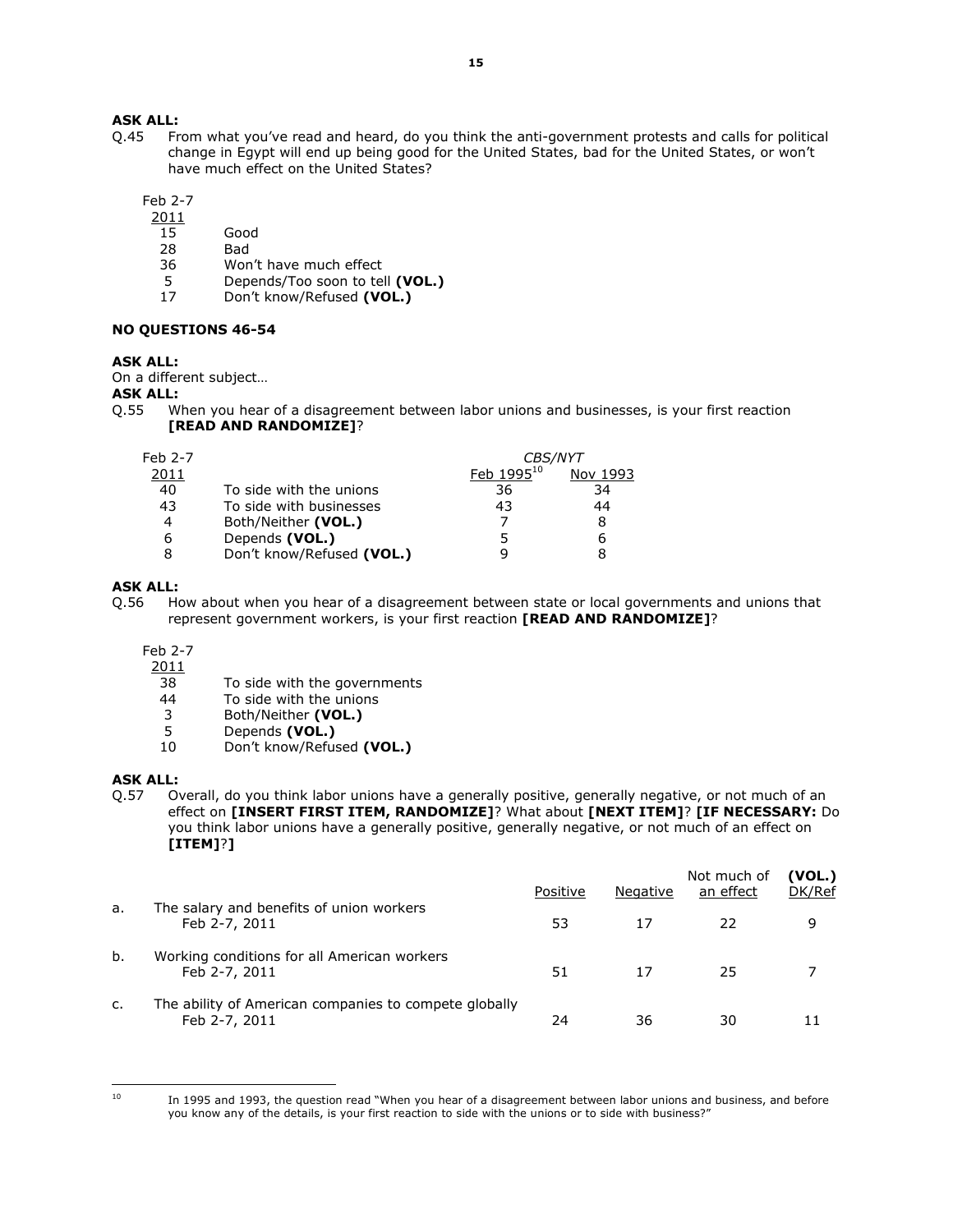| <b>0.57 CONTINUED</b> |                                                           | Positive | Negative | Not much of<br>an effect | (VOL.)<br>DK/Ref |
|-----------------------|-----------------------------------------------------------|----------|----------|--------------------------|------------------|
| d.                    | The availability of good jobs in America<br>Feb 2-7, 2011 | 32       | 33       | 28                       |                  |
| e.                    | Workplace productivity<br>Feb 2-7, 2011                   | 34       | 30       | 26                       | q                |

# NO QUESTIONS 58-63

# ASK ALL:

Q.64 Which comes closer to your view: Do you think union agreements [READ AND RANDOMIZE]?

Feb 2-7

2011

34 Give union workers unfair advantages<br>55 Ensure that union workers are treated

- Ensure that union workers are treated fairly
- 2 Both (VOL.)
- 1 Neither (VOL.)
- 8 Don't know/Refused (VOL.)

# NO QUESTIONS 65-66

#### ASK ALL:

Now thinking about the issue of immigration…

## ASK ALL:

Q.67 What should be the priority for dealing with ILLEGAL immigration in the U.S.? [RANDOMIZE; (one) better border security and stronger enforcement of our immigration laws; OR (two) creating a way for illegal immigrants already here to become citizens if they meet certain requirements] OR should BOTH be given equal priority?

| Feb 2-7<br>2011 |                                                                                                                                     | Aug 25-Sep 6 Jul 21-Aug 5<br>2010 | 2010 |
|-----------------|-------------------------------------------------------------------------------------------------------------------------------------|-----------------------------------|------|
| 35              | Better border security and stronger enforcement of<br>our immigration laws<br>Creating a way for illegal immigrants already here to | 30                                | 33   |
| 21              | become citizens if they meet certain requirements                                                                                   | 23                                | 22   |
| 42              | Should BOTH be given equal priority                                                                                                 | 44                                | 42   |
|                 | None of these (VOL.)                                                                                                                |                                   |      |
|                 | Don't know/Refused (VOL.)                                                                                                           |                                   | 3    |

#### NO QUESTION 68

 $\overline{a}$ 

**ASK ALL:**<br>Q.69 As As you may know, last year the state of Arizona passed a law that requires police to verify the legal status of someone they have already stopped or arrested if they suspect that the person is in the country illegally. Do you approve or disapprove of Arizona's immigration law?

| $Feb$ 2-7 |                           | Jun 16-20   |
|-----------|---------------------------|-------------|
| 2011      |                           | $2010^{11}$ |
| 61        | Approve                   | 64          |
| 34        | Disapprove                | 32          |
|           | Don't know/Refused (VOL.) | 3           |

# NO QUESTIONS 70-71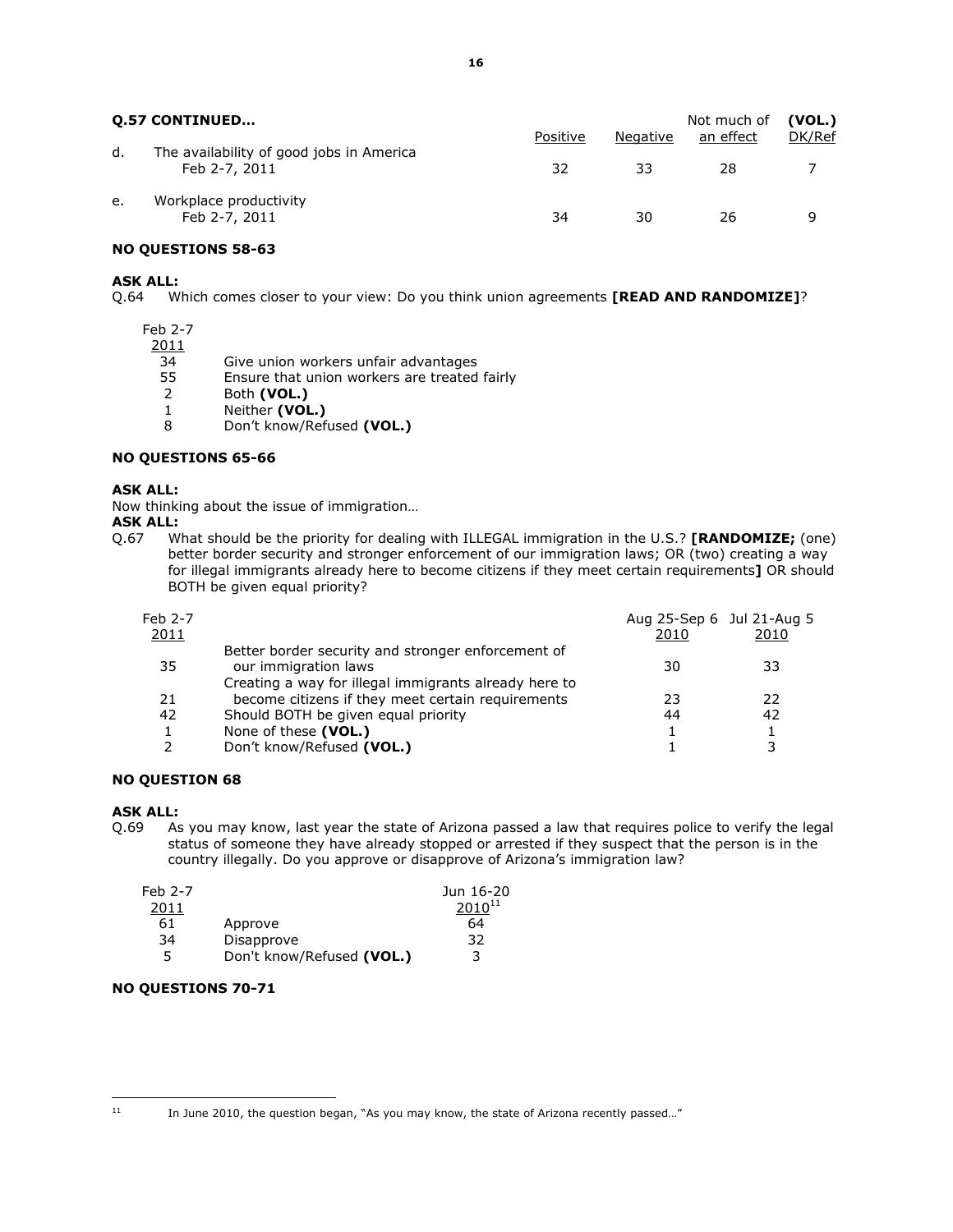Q.72 Were you aware that a child born to illegal immigrants in the U.S. is automatically a U.S. citizen, or weren't you aware of that?

| $Feb$ 2-7 |                           | Jun 16-20 | March |
|-----------|---------------------------|-----------|-------|
| 2011      |                           | 2010      | 2006  |
| 87        | Yes, aware                | 85        | 80    |
| 12        | No, not aware             | 14        | 19    |
|           | Don't know/Refused (VOL.) | ∗         |       |

### ASK ALL:

Q.73 Would you favor changing the Constitution so that the parents must be legal residents of the U.S. in order for their newborn child to be a citizen, or should the Constitution be left as it is?

| Feb 2-7<br>2011 |                             | Jun 16-20<br>2010 | March<br>2006 |
|-----------------|-----------------------------|-------------------|---------------|
| 39              | Favor changing Constitution | 41                | 42            |
| 57              | Leave Constitution as is    | 56                | 54            |
|                 | Don't know/Refused (VOL.)   |                   |               |

# ASK ALL:

Q.74 What, if anything, is your biggest concern about illegal immigration? Is it that... **[READ AND** RANDOMIZE]?

Feb 2-7

 $\frac{2011}{40}$ 

- 40 It's a burden on government services<br>27 It hurts American jobs,
- It hurts American jobs,
- 9 It contributes to crime<br>6 It hurts American custo
- It hurts American customs and its way of life
- 4 Other (VOL.)<br>7 No concerns (
- 7 No concerns (VOL.)<br>7 Don't know/Refused
- Don't know/Refused (VOL.)

#### NO QUESTION 75

ASK ALL:

PARTY In politics TODAY, do you consider yourself a Republican, Democrat, or independent? ASK IF INDEP/NO PREF/OTHER/DK/REF (PARTY=3,4,5,9):

PARTYLN As of today do you lean more to the Republican Party or more to the Democratic Party?

|                      |            |          |                        | (VOL.) | (VOL.) |                |            |            |
|----------------------|------------|----------|------------------------|--------|--------|----------------|------------|------------|
|                      |            |          |                        | No.    | Other  | (VOL.)         | Lean       | Lean       |
|                      | Republican | Democrat | Independent preference |        | party  | DK/Ref         | <u>Rep</u> | <u>Dem</u> |
| Feb 2-7, 2011        | 24         | 31       | 39                     | 3      | $\ast$ | $\overline{2}$ | 16         | 16         |
| Jan 5-9, 2011        | 27         | 32       | 35                     | 4      | $\ast$ | 2              | 15         | 14         |
| Dec 1-5, 2010        | 25         | 33       | 34                     | 5      | 1      | 2              | 13         | 14         |
| Nov 4-7, 2010        | 26         | 30       | 37                     | 4      | $\ast$ | 2              | 17         | 13         |
| Oct 27-30, 2010      | 25         | 34       | 31                     | 6      | 1      | 4              | 13         | 11         |
| Oct 13-18, 2010      | 25         | 31       | 36                     | 4      | $\ast$ | 3              | 16         | 13         |
| Aug 25-Sep 6, 2010   | 24         | 32       | 39                     |        | $\ast$ | 2              | 15         | 17         |
| Jul 21-Aug 5, 2010   | 26         | 33       | 34                     | 4      | $\ast$ | 3              | 14         | 14         |
| Jun 16-20, 2010      | 27         | 34       | 34                     | 3      |        | 2              | 15         | 15         |
| Apr 21-26, 2010      | 26         | 33       | 36                     | 3      | 1      | 3              | 16         | 13         |
| Mar 11-21, 2010      | 28         | 34       | 32                     | 3      | $\ast$ | 3              | 13         | 12         |
| Mar 10-14, 2010      | 22         | 33       | 37                     | 6      | $\ast$ | 3              | 14         | 13         |
| Feb 3-9, 2010        | 26         | 31       | 37                     | 3      | $\ast$ | 3              | 14         | 17         |
| <b>Yearly Totals</b> |            |          |                        |        |        |                |            |            |
| 2010                 | 25.2       | 32.7     | 35.2                   | 3.6    | .4     | 2.8            | 14.5       | 14.1       |
| 2009                 | 23.9       | 34.4     | 35.1                   | 3.4    | .4     | 2.8            | 13.1       | 15.7       |
| 2008                 | 25.7       | 36.0     | 31.5                   | 3.6    | .3     | 3.0            | 10.6       | 15.2       |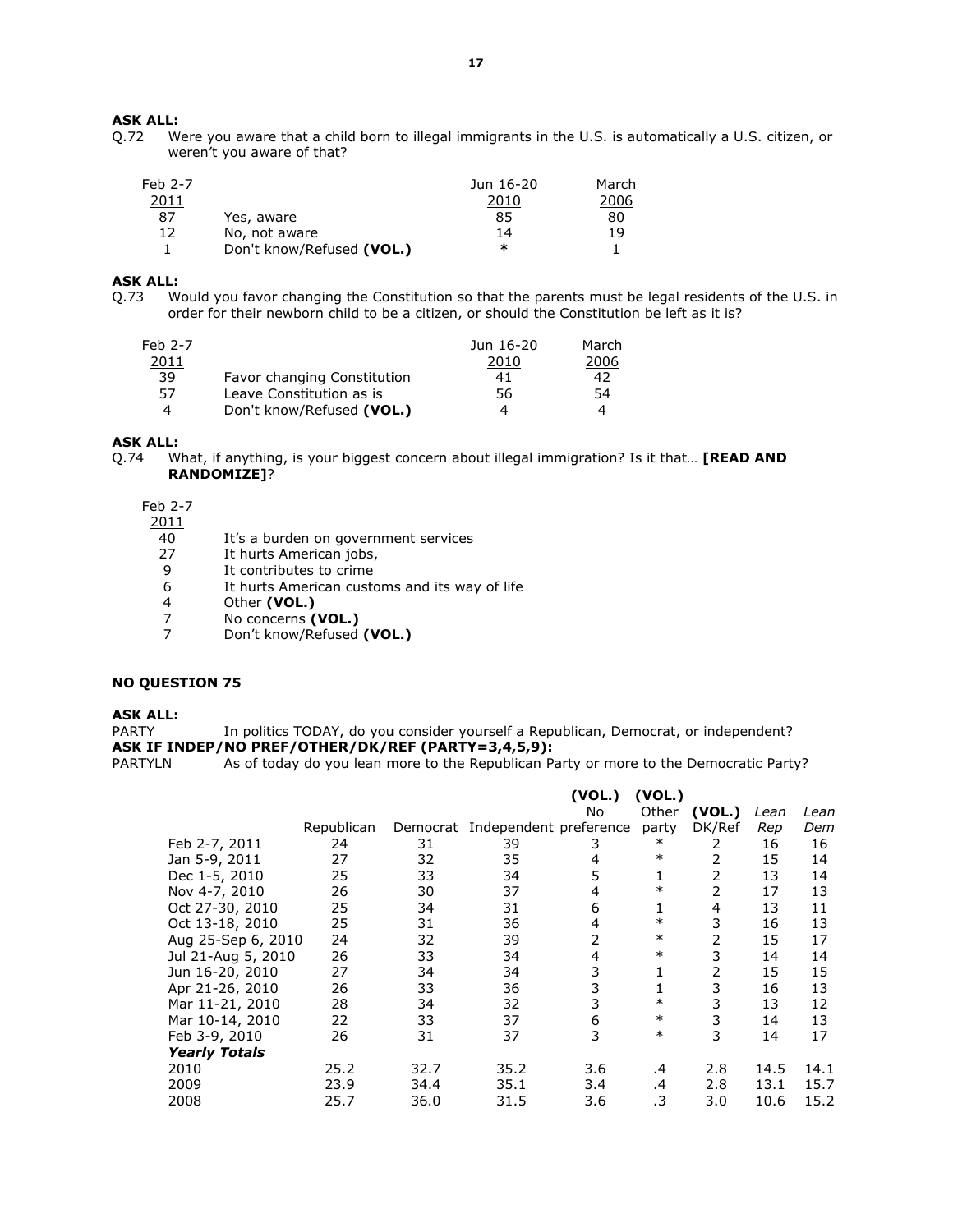| PARTY/PARTYLN CONTINUED |                   |            |                 |                        | (VOL.)<br>(VOL.) |           |        |            |            |
|-------------------------|-------------------|------------|-----------------|------------------------|------------------|-----------|--------|------------|------------|
|                         |                   |            |                 |                        | No               | Other     | (VOL.) | Lean       | Lean       |
|                         |                   | Republican | <u>Democrat</u> | Independent preference |                  | party     | DK/Ref | <u>Rep</u> | <u>Dem</u> |
|                         | 2007              | 25.3       | 32.9            | 34.1                   | 4.3              | .4        | 2.9    | 10.9       | 17.0       |
|                         | 2006              | 27.8       | 33.1            | 30.9                   | 4.4              | $\cdot$ 3 | 3.4    | 10.5       | 15.1       |
|                         | 2005              | 29.3       | 32.8            | 30.2                   | 4.5              | $\cdot$ 3 | 2.8    | 10.3       | 14.9       |
|                         | 2004              | 30.0       | 33.5            | 29.5                   | 3.8              | .4        | 3.0    | 11.7       | 13.4       |
|                         | 2003              | 30.3       | 31.5            | 30.5                   | 4.8              | $.5\,$    | 2.5    | 12.0       | 12.6       |
|                         | 2002              | 30.4       | 31.4            | 29.8                   | 5.0              | .7        | 2.7    | 12.4       | 11.6       |
|                         | 2001              | 29.0       | 33.2            | 29.5                   | 5.2              | .6        | 2.6    | 11.9       | 11.6       |
|                         | 2001 Post-Sept 11 | 30.9       | 31.8            | 27.9                   | 5.2              | .6        | 3.6    | 11.7       | 9.4        |
|                         | 2001 Pre-Sept 11  | 27.3       | 34.4            | 30.9                   | 5.1              | .6        | 1.7    | 12.1       | 13.5       |
|                         | 2000              | 28.0       | 33.4            | 29.1                   | 5.5              | $.5\,$    | 3.6    | 11.6       | 11.7       |
|                         | 1999              | 26.6       | 33.5            | 33.7                   | 3.9              | $.5\,$    | 1.9    | 13.0       | 14.5       |
|                         | 1998              | 27.9       | 33.7            | 31.1                   | 4.6              | .4        | 2.3    | 11.6       | 13.1       |
|                         | 1997              | 28.0       | 33.4            | 32.0                   | 4.0              | .4        | 2.3    | 12.2       | 14.1       |
|                         | 1996              | 28.9       | 33.9            | 31.8                   | 3.0              | .4        | 2.0    | 12.1       | 14.9       |
|                         | 1995              | 31.6       | 30.0            | 33.7                   | 2.4              | .6        | 1.3    | 15.1       | 13.5       |
|                         | 1994              | 30.1       | 31.5            | 33.5                   | 1.3              | $- -$     | 3.6    | 13.7       | 12.2       |
|                         | 1993              | 27.4       | 33.6            | 34.2                   | 4.4              | $1.5\,$   | 2.9    | 11.5       | 14.9       |
|                         | 1992              | 27.6       | 33.7            | 34.7                   | 1.5              | 0         | 2.5    | 12.6       | 16.5       |
|                         | 1991              | 30.9       | 31.4            | 33.2                   | 0                | 1.4       | 3.0    | 14.7       | 10.8       |
|                         | 1990              | 30.9       | 33.2            | 29.3                   | 1.2              | 1.9       | 3.4    | 12.4       | 11.3       |
|                         | 1989              | 33         | 33              | 34                     |                  | --        |        |            |            |
|                         | 1987              | 26         | 35              | 39                     |                  |           |        |            |            |
|                         |                   |            |                 |                        |                  |           |        |            |            |

# **ASK ALL:**<br>TEAPARTY

From what you know, do you strongly agree, agree, disagree or strongly disagree with the Tea Party movement, or don't you have an opinion either way?

|                                     |          |    |    |                         |                                     | (VOL.) |        | Not |
|-------------------------------------|----------|----|----|-------------------------|-------------------------------------|--------|--------|-----|
|                                     | Strongly |    |    | Strongly                | No opinion Haven't (VOL.) heard of/ |        |        |     |
|                                     | agree    |    |    | Agree Disagree disagree | either way heard of Refused         |        |        | DK  |
| Feb 2-7, 2011                       |          | 17 | 12 | 10                      | 53                                  |        |        |     |
| Jan 5-9, 2011                       | 6        | 18 | 12 | 10                      | 50                                  |        |        |     |
| Dec 1-5, 2010                       |          | 17 | 14 | 12                      | 49                                  |        |        |     |
| Nov 4-7, 2010                       | 8        | 19 | 11 | 11                      | 49                                  |        |        |     |
| Oct 27-30, 2010 <sup>12</sup> (RVs) | 12       | 17 | 11 | 14                      | 32                                  |        |        | 13  |
| Oct 13-18, 2010 (RVs)               | 9        | 19 | 11 | 13                      | 30                                  |        |        | 16  |
| Aug 25-Sep 6, 2010 (RVs)            | 11       | 18 | 12 | 14                      | 32                                  |        |        | 13  |
| Jul 21-Aug 5, 2010                  | 8        | 14 | 9  | 9                       | 37                                  |        |        | 21  |
| Jun 16-20, 2010                     | q        | 15 | 10 | 8                       | 30                                  |        | $\ast$ | 27  |
| May 20-23, 2010                     | 10       | 15 | 8  | 10                      | 31                                  |        |        | 25  |
| Mar 11-21, 2010                     | 9        | 15 |    |                         | 29                                  |        |        | 31  |
|                                     |          |    |    |                         |                                     |        |        |     |

# ASK ALL:

EMPLOY Are you now employed full-time, part-time or not employed?

Feb 2-7

 $\frac{2011}{56}$ 

- 56 Employed<br>42 Full-time
- Full-time
- 15 Part-time
- 43 Not employed<br>  $*$  Don't know/Pe
	- Don't know/Refused (VOL.)

 $\overline{a}$ 

<sup>&</sup>lt;sup>12</sup> In October 2010 and earlier, question was asked only of those who had heard or read a lot or a little about the Tea Party. In May through October, it was described as: "the Tea Party movement that has been involved in campaigns and protests in the U.S. over the past year." In March it was described as "the Tea Party Protests that have taken place in the U.S. over the past year."